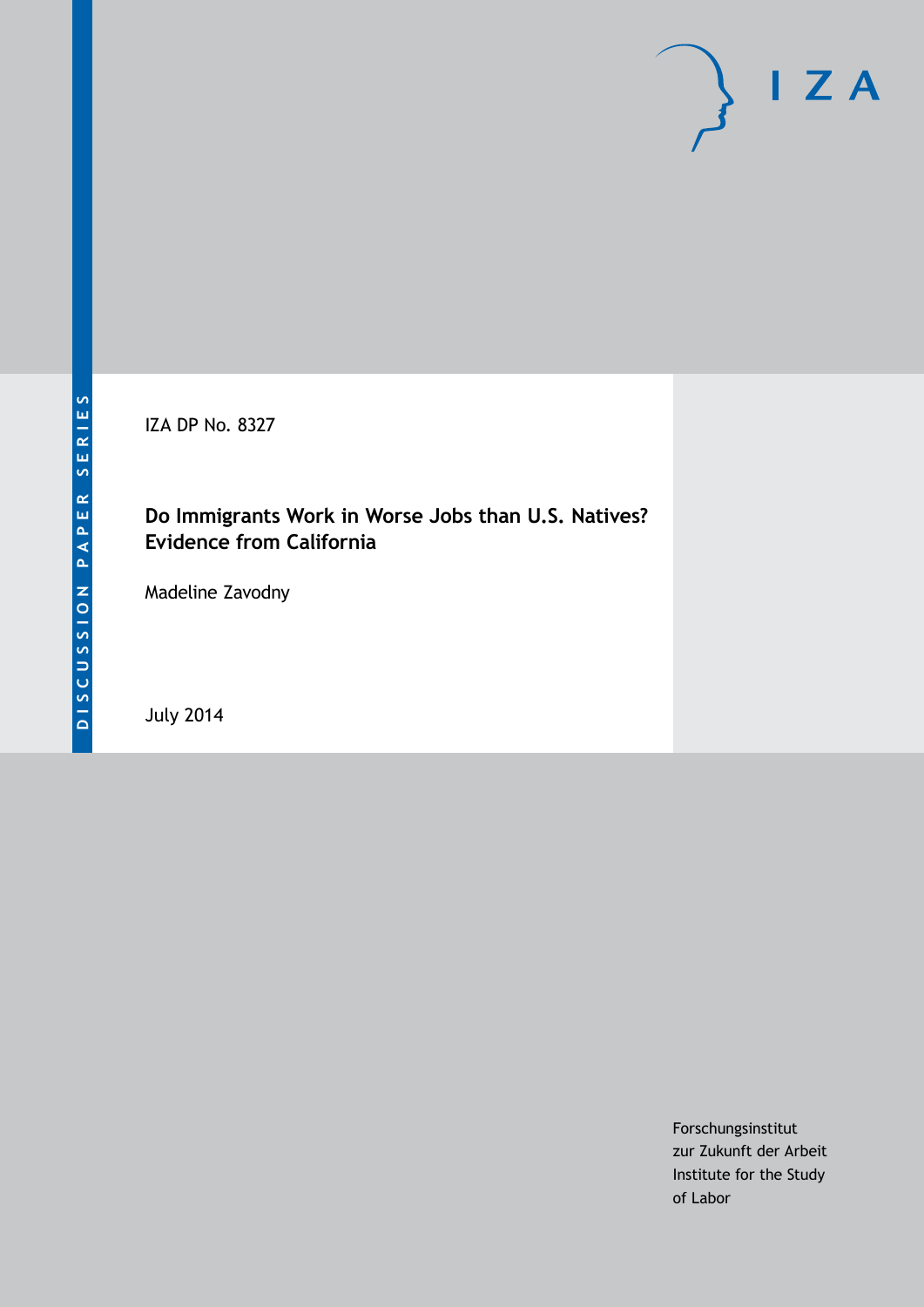# **Do Immigrants Work in Worse Jobs than U.S. Natives? Evidence from California**

**Madeline Zavodny**

*Agnes Scott College and IZA*

# Discussion Paper No. 8327 July 2014

IZA

P.O. Box 7240 53072 Bonn Germany

Phone: +49-228-3894-0 Fax: +49-228-3894-180 E-mail: [iza@iza.org](mailto:iza@iza.org)

Any opinions expressed here are those of the author(s) and not those of IZA. Research published in this series may include views on policy, but the institute itself takes no institutional policy positions. The IZA research network is committed to the IZA Guiding Principles of Research Integrity.

The Institute for the Study of Labor (IZA) in Bonn is a local and virtual international research center and a place of communication between science, politics and business. IZA is an independent nonprofit organization supported by Deutsche Post Foundation. The center is associated with the University of Bonn and offers a stimulating research environment through its international network, workshops and conferences, data service, project support, research visits and doctoral program. IZA engages in (i) original and internationally competitive research in all fields of labor economics, (ii) development of policy concepts, and (iii) dissemination of research results and concepts to the interested public.

IZA Discussion Papers often represent preliminary work and are circulated to encourage discussion. Citation of such a paper should account for its provisional character. A revised version may be available directly from the author.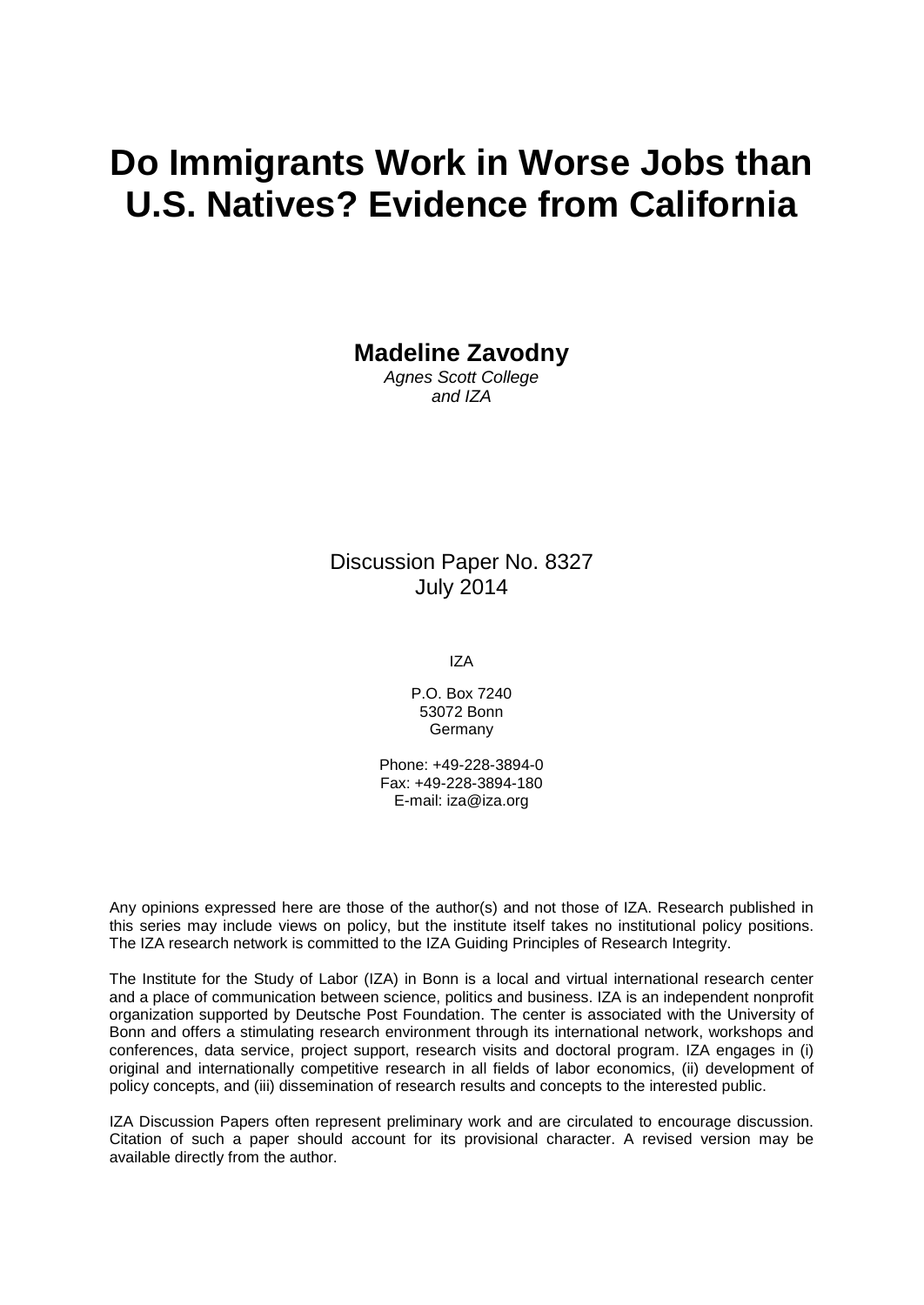IZA Discussion Paper No. 8327 July 2014

# **ABSTRACT**

# **Do Immigrants Work in Worse Jobs than U.S. Natives? Evidence from California**

In the debate over immigration reform, it is frequently asserted that immigrants take jobs that U.S. natives do not want. Using data from the 2000 Census merged with O\*NET data on occupation characteristics, I show that the jobs held by immigrants are more physically arduous than the jobs held by U.S. natives. However, data from the California Work and Health Survey on self-reported physical job demands indicate that immigrants do not perceive their jobs as requiring more physical effort than U.S. natives. Immigrants thus have worse jobs than natives but do not view them as such.

JEL Classification: J81, J15

Keywords: immigrants, working conditions, compensating differentials

Corresponding author:

Madeline Zavodny Agnes Scott College 141 E. College Ave. Decatur, GA 30030 USA E-mail: [mzavodny@agnesscott.edu](mailto:mzavodny@agnesscott.edu)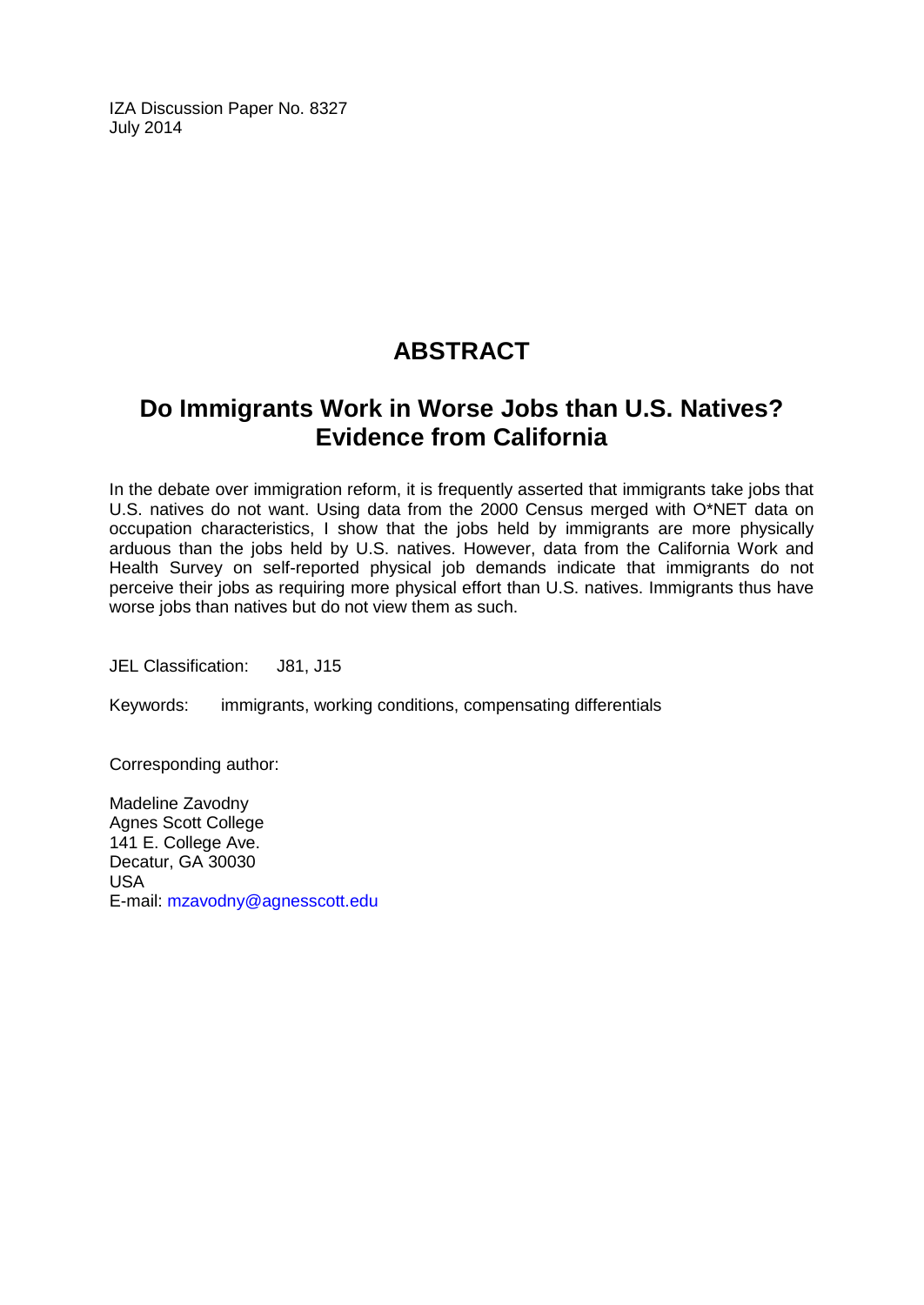#### **Do Immigrants Work in Worse Jobs than U.S. Natives?**

#### **Introduction**

It is commonly believed that immigrants, particularly low-skilled and unauthorized immigrants, work in jobs that U.S. natives are unwilling to take. This view appears to underlie many immigration policy proposals. For example, when backing comprehensive immigration reform in 2007, President George Bush stated, "If you're going to come and do jobs Americans aren't doing, here is a opportunity to do so."<sup>1</sup> Understanding whether immigrants accept jobs that natives are unwilling to take is important for understanding immigration's impact on the labor market as well as for designing immigration policy. The more similar immigrants and natives are in terms of their skills and attitudes toward working conditions, the more substitutable immigrants are for natives and the more adverse their labor market impact.

Although there is a large literature on immigration's labor market impact in the United States, there is little empirical evidence on whether immigrants hold jobs that U.S. natives are unwilling to take, and, if so, why. Differences in the distributions of immigrants and natives across industries and occupations are well documented (e.g., Borjas 1999), but few studies have examined immigrant-native differences in job requirements or workplace amenities. Peri and Sparber (2009) show that less-educated immigrants are more likely than U.S. natives to work in occupations that require greater manual dexterity relative to communications skills, and this difference shrinks as immigrants' duration of U.S. residence increases. Hamermesh (1998) finds few differences in workplace amenities between immigrants and U.S. natives after controlling for differences in education and other observable characteristics and concludes that there is no evidence that immigrants hold worse jobs than similar natives.

<span id="page-3-0"></span> <sup>1</sup> http://www.whitehouse.gov/news/releases/2007/05/20070529-7.html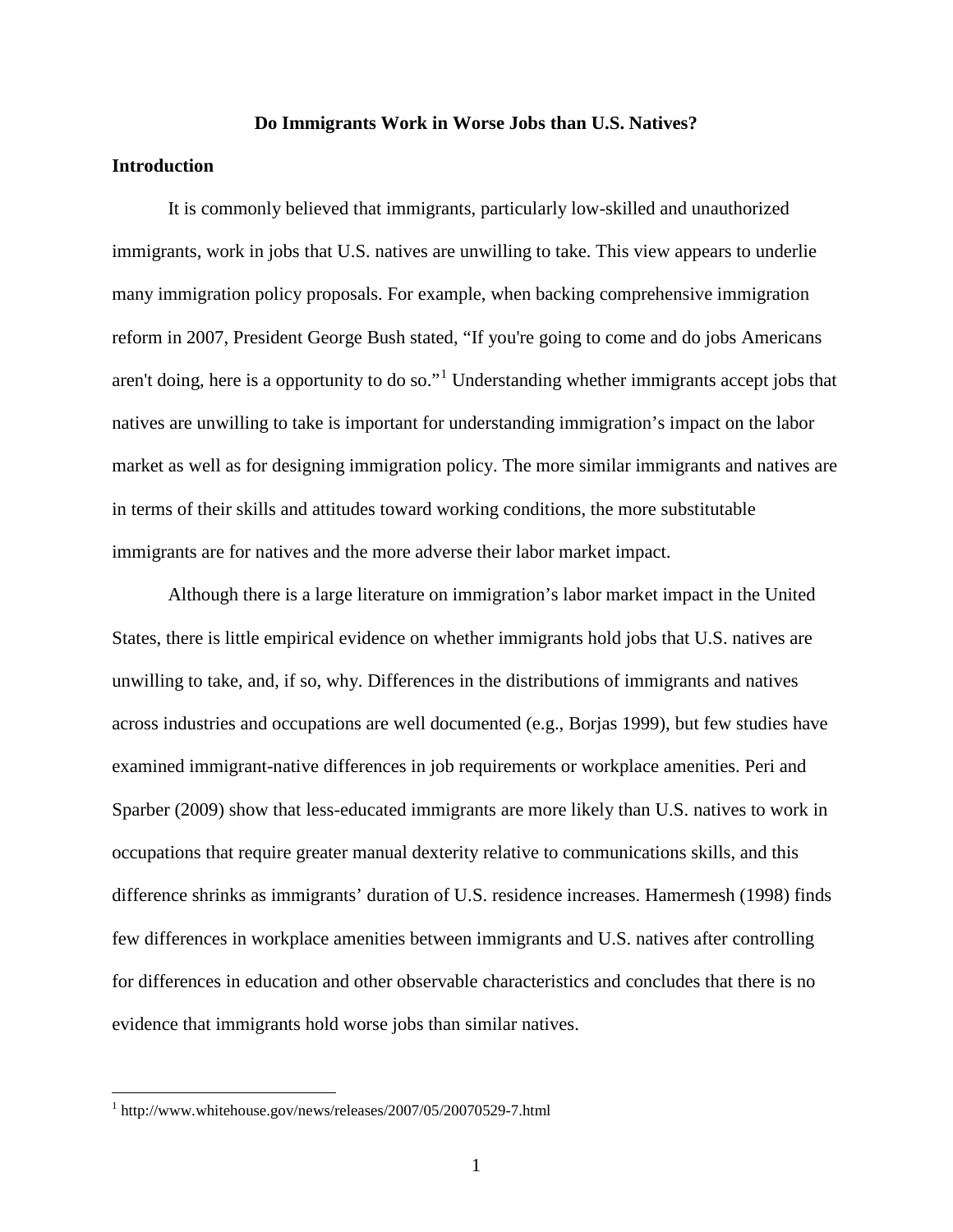A related literature examines immigrant-native differences in fatality and injury rates. Orrenius and Zavodny (2009) show that immigrants as a whole worked in jobs with higher fatality and injury rates than U.S. natives during 2003-2005. Hersch and Viscusi (2010) conclude that Mexican immigrants had higher workplace fatality rates than natives during 2003-2005, although other immigrants did not. Dávila, Mora, and González (2011) likewise show that Hispanic immigrant men worked in occupations with higher fatality and injury rates than natives during 1999-2000. Berger and Gabriel (1991), in contrast, find that immigrants were employed in industries with lower average fatality rates than natives in 1980, and Hamermesh (1998) shows that immigrants did not work in industries with higher injury rates than white natives in 1991. The varying time periods used in these studies may account for the differences in their results.

This study adds to the literature a detailed examination of whether immigrants are more likely than natives to work in jobs that are more physically demanding. Although physical job requirements are not as important from a policy perspective as workplace fatalities and injuries, they are nonetheless interesting. Sectors with greater physical requirements also are sectors that tend to entail more workplace risks, such as construction, mining, and agriculture.<sup>[2](#page-3-0)</sup> In addition, both objective and subjective data on physical work intensity are available. One of the datasets used here gives expert, objective measures of physical job requirements while the other gives self-reported, subjective measures of similar variables. These data can answer the intriguing question of whether immigrants and natives have different perceptions of working conditions. Understanding whether and why immigrants hold more physically arduous jobs—jobs that many

<span id="page-4-0"></span> $2$  The Spearman rank correlation coefficient between physical job requirements as measured by the O\*NET using the seven measures discussed below and occupational fatality rates is 0.376, and 0.639 for occupational injury and illness rates. Both correlations are significantly different from zero below the 1 percent level. The occupational fatality and injury and illness data are from the Bureau of Labor Statistics (BLS) and were converted into rates using occupational employment levels from the BLS Occupational Employment Statistics program.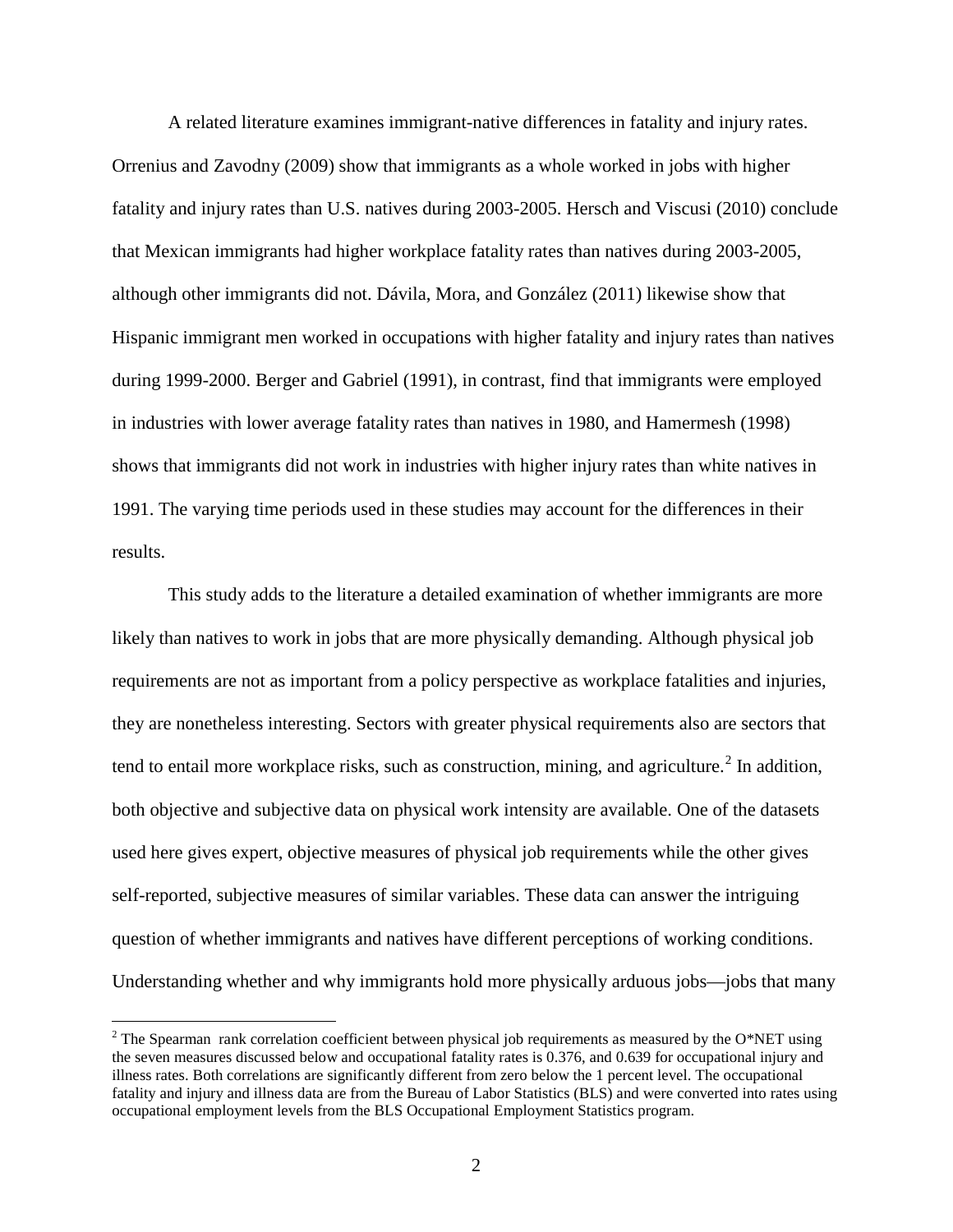Americans may perceive as undesirable—is important if immigration policy presumes that foreign-born workers hold jobs that natives are unwilling to take.

The next section provides a brief overview of reasons why immigrants might hold more physically demanding jobs than natives. The data and methods used to examine immigrantnative differentials in physical job requirements are then discussed. The results indicate that immigrants are more likely than natives to work in occupations that objectively require greater physical effort. Subjective data, in contrast, indicate that perceptions of physical job requirements are not higher among immigrants than among U.S. natives.

#### **Reasons for Immigrant-Native Differentials**

There are several reasons why immigrants might be more likely to hold jobs that require greater physical effort. First, immigrants tend to have less human capital than U.S. natives. In 2000, one third of foreign-born workers lacked a high school diploma or equivalent, compared with 12 percent of natives. About 83 percent of foreign-born workers spoke a language other than English at home, with [3](#page-4-0)0 percent of those reporting speaking English not well or not at all.<sup>3</sup> Low levels of education and limited English skills are likely to restrict many immigrants from holding white-collar jobs that typically require relatively little physical effort. Limited transferability of occupation-specific skills, such as licenses and certifications acquired abroad, may also prevent some immigrants, particularly recent arrivals, from holding relatively skilled jobs with few physical demands.

<span id="page-5-0"></span>Immigrants who lack legal status or have recently arrived in the U.S. might be especially likely to hold physically arduous jobs. Enchautegui (2008) shows that unauthorized and recent immigrants report their jobs as worse than other immigrants along a wide variety of dimensions.

<sup>&</sup>lt;sup>3</sup> Author's calculations based on all employed individuals in the 2000 Census.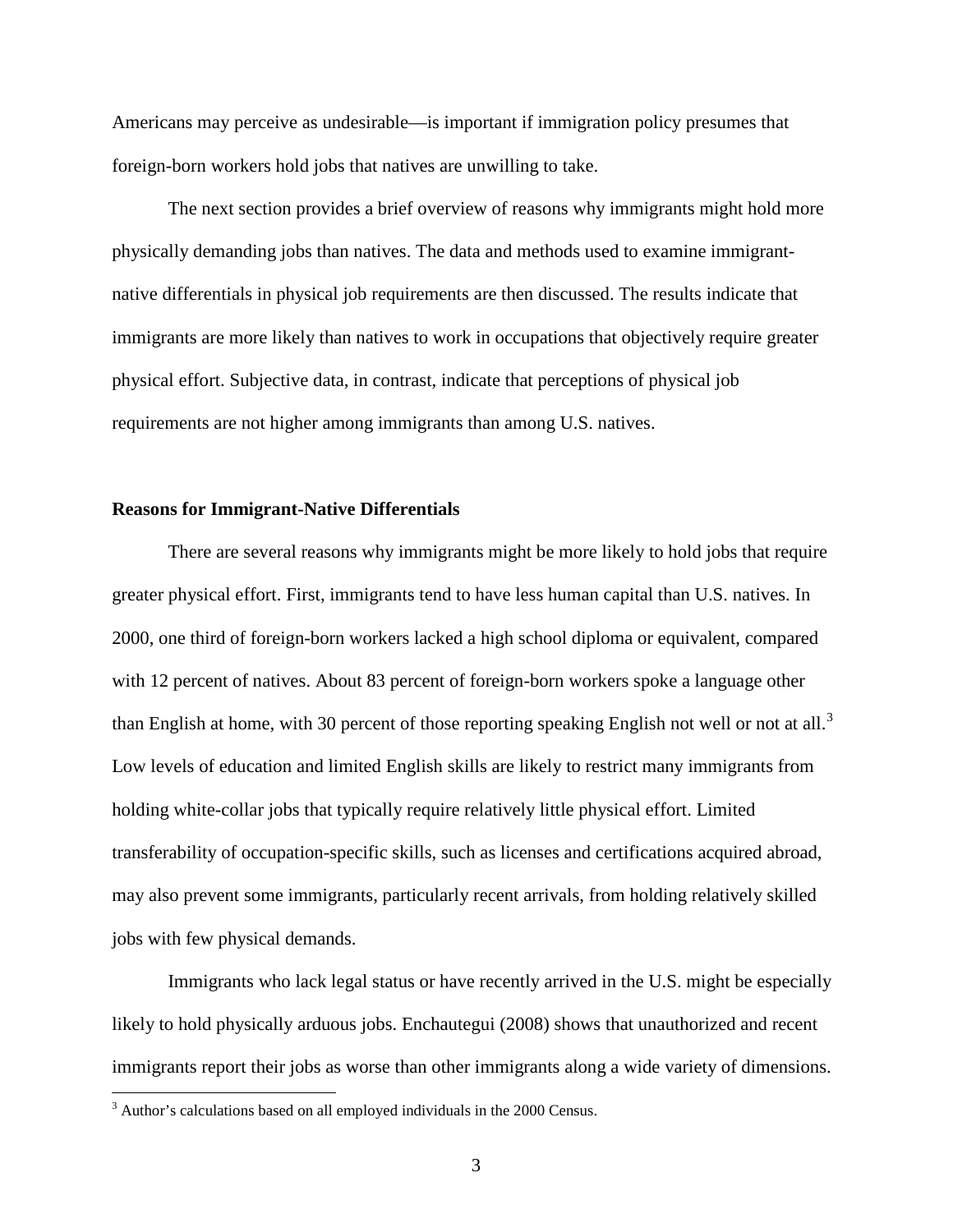Unauthorized and recent immigrants may lack the social capital necessary to find a "good" job and therefore may have more limited options in the labor market (Aguilera and Massey 2003). In addition, young men dominate the inflow of unauthorized migrants; these young men are likely to be better able to withstand physically demanding jobs than older or female workers. Relatedly, the "healthy immigrant effect," which argues that immigrants tend to be healthier upon arrival than natives (e.g., Antecol and Bedard 2006), may contribute to immigrants, particularly recent immigrants, holding more physically demanding jobs than U.S. natives.

The theory of compensating differentials offers another potential reason why immigrants might hold more physically demanding jobs. This theory posits that less desirable jobs have to pay higher wages in order to attract workers. At the same time, workers who are less concerned about job disamenities are more willing to work in less desirable jobs (see Rosen 1986 and Hersch and Viscusi 2010 for formal models). Immigrants may be more likely to work in less desirable jobs because they have lower incomes and less wealth than U.S. natives, on average. Immigrants therefore may "purchase" fewer job amenities, such as less physical effort, and may be willing to work in more arduous jobs in exchange for higher wages. Earning a compensating differential might improve workers' perceptions of their working conditions. In addition, immigrants, particularly those from developing countries, may have different expectations about working conditions than U.S. natives. Immigrants might perceive any given job as less physically demanding than natives and thus be more likely to hold physically demanding jobs.

Segmented labor markets theory offers an additional perspective on why immigrants might be more likely to work in physically demanding jobs. Segmented labor markets theory posits that there is an upper tier of good jobs and a lower tier of dead-end, poorly compensated jobs where minorities predominate (Piore 1979). Many immigrants are in the latter, secondary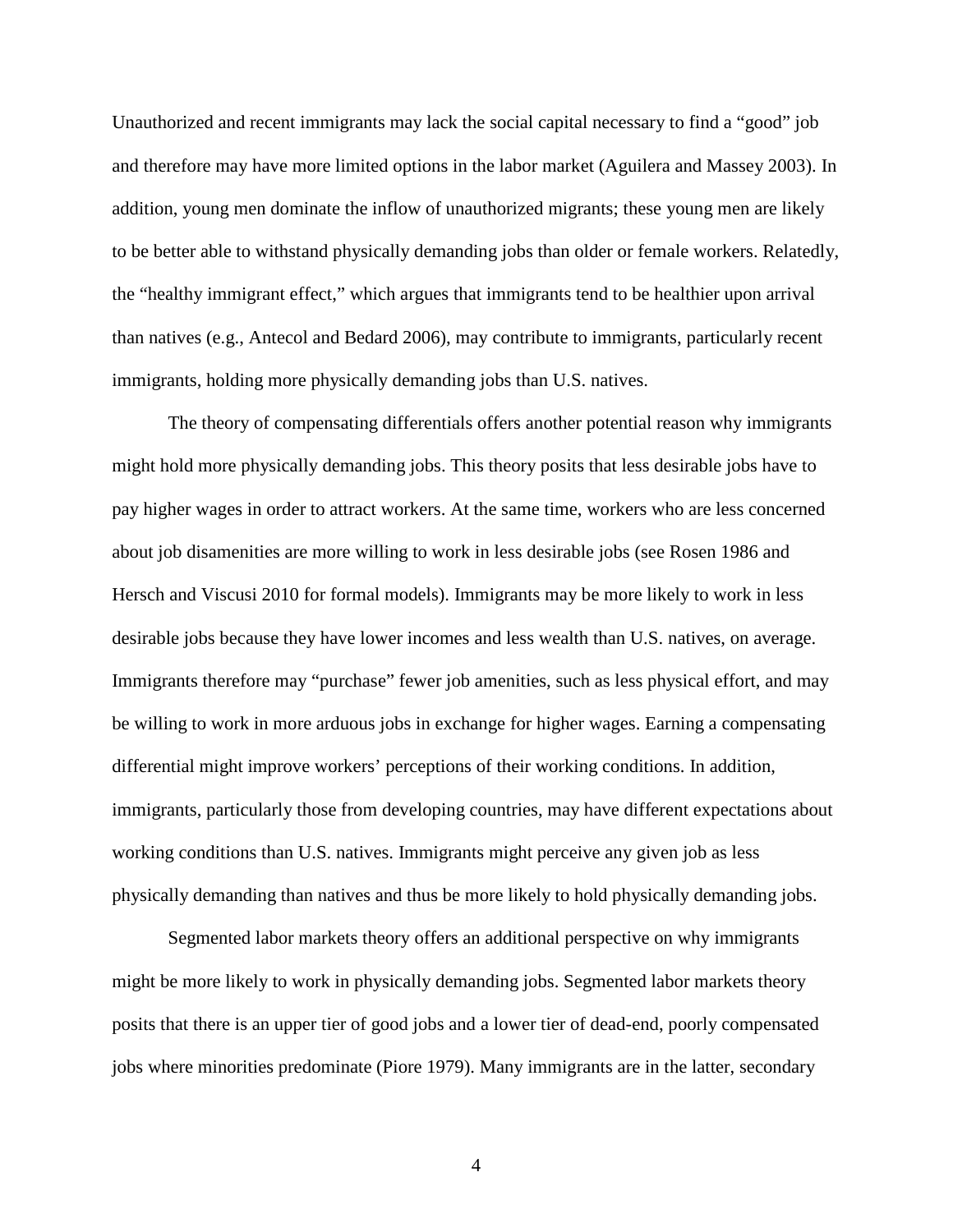market because of their low levels of human and social capital. Under this theory, the embedded structure of the labor market, combined with discrimination, makes it difficult for immigrants to exit the lower tier even as their human and social capital rises with their duration of U.S. residence. If immigrants disproportionately occupy physically intensive jobs, such jobs may become stigmatized, making natives less willing to hold them and thereby entrenching existing differences. Relatedly, Martin (1993) argues that the concentration of immigrants in "dirty" jobs results in hiring networks that exclude natives; at the same time, the ready availability of immigrant workers reduces the need for employers to improve workplace amenities in ways that might make those jobs attractive to natives.

#### **Data and Methods**

This study uses data from several sources to examine differences in physical job requirements between immigrants and U.S. natives and the factors underlying any such differences. The analysis merges data from the 2000 Census 5 percent Public Use Microdata Sample with objective measures of job requirements from the Occupational Information Network (O\*NET). Data from the California Work and Health Survey (CWHS) are used to supplement the analysis with self-reported, subjective job requirements. Each of these data sources is discussed in turn.

#### *2000 Census*

The 2000 Census offers a large sample of both natives and immigrants. The sample used here is restricted to people aged 18-59 who worked and had positive earnings the previous year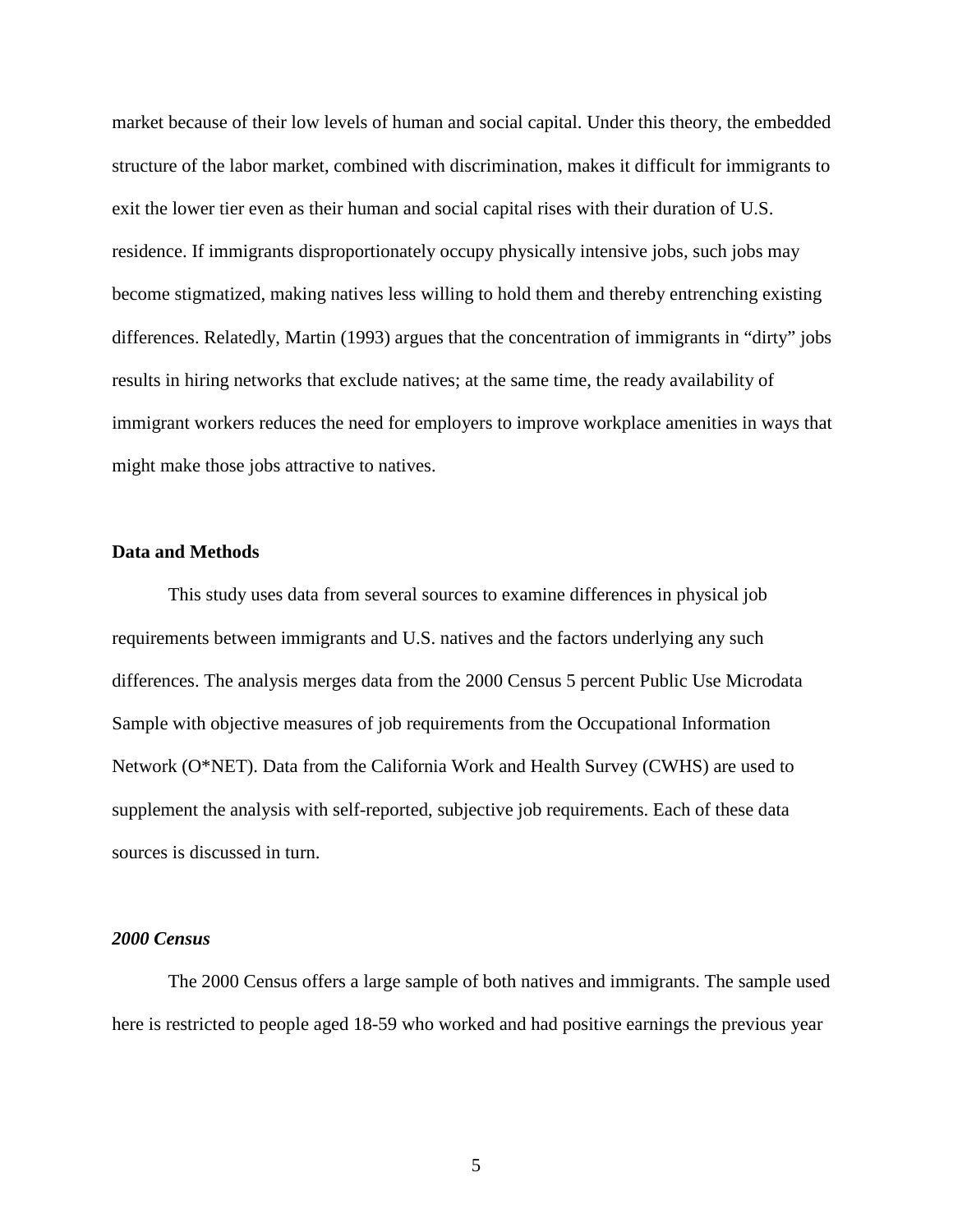and reported a civilian occupation.<sup>[4](#page-5-0)</sup> To make the data comparable to the CWHS data (described below), the sample is restricted to workers living in California. These restrictions result in a final sample size of 692,362 observations that could be matched to O\*NET occupational data (also described below). All of the analysis here is stratified by sex, and observations are weighted using the person weights.

Individuals who report being born abroad and not being a U.S. citizen at birth are considered immigrants in this analysis. Immigrants comprise 35 percent of the male (weighted) sample and 30 percent of the female (weighted) sample. As Table 1 shows, immigrants tend to be younger and less educated than natives and are considerably more likely to speak a language other than English at home.<sup>[5](#page-8-0)</sup> Immigrants are also more likely to be married and less likely to be divorced/widowed/separated or never married than natives.

California has a considerably higher immigrant share than other states, and its foreignborn population differs from the national average in several noteworthy ways. In 2000, about 28 percent of the foreign-born population lived in California, and 26 percent of the state's population was foreign born (versus a national average of 11 percent). California has a tremendous concentration of unauthorized immigrants. Almost 32 percent of the unauthorized immigrant population lived in California in 2000, and unauthorized immigrants comprised about 7 percent of the state's population (Immigration and Naturalization Service 2003).<sup>[6](#page-8-1)</sup> California's foreign-born population has lived in the United States longer than the national average. In 2000, 63 percent of California's immigrants had arrived in the United States 10 or more years ago

<span id="page-8-0"></span><sup>&</sup>lt;sup>4</sup> Results are similar to those shown here if the sample is restricted to ages 25-59.<br><sup>5</sup> The Census also has self-reported ability to speak English, but that variable is not used in this analysis since the CWHS does not have an equivalent question. The CWHS asks respondents what language they speak most often at home. The CWHS also asks respondents whether they speak a language other than English at work, but the Census does not have a similar question.

<span id="page-8-1"></span> $\alpha$ <sup>6</sup> Unauthorized immigrants are included in the Census, although they are believed to be undercounted by 10-15 percent (Hanson 2006). No adjustment is made here for the likely undercount.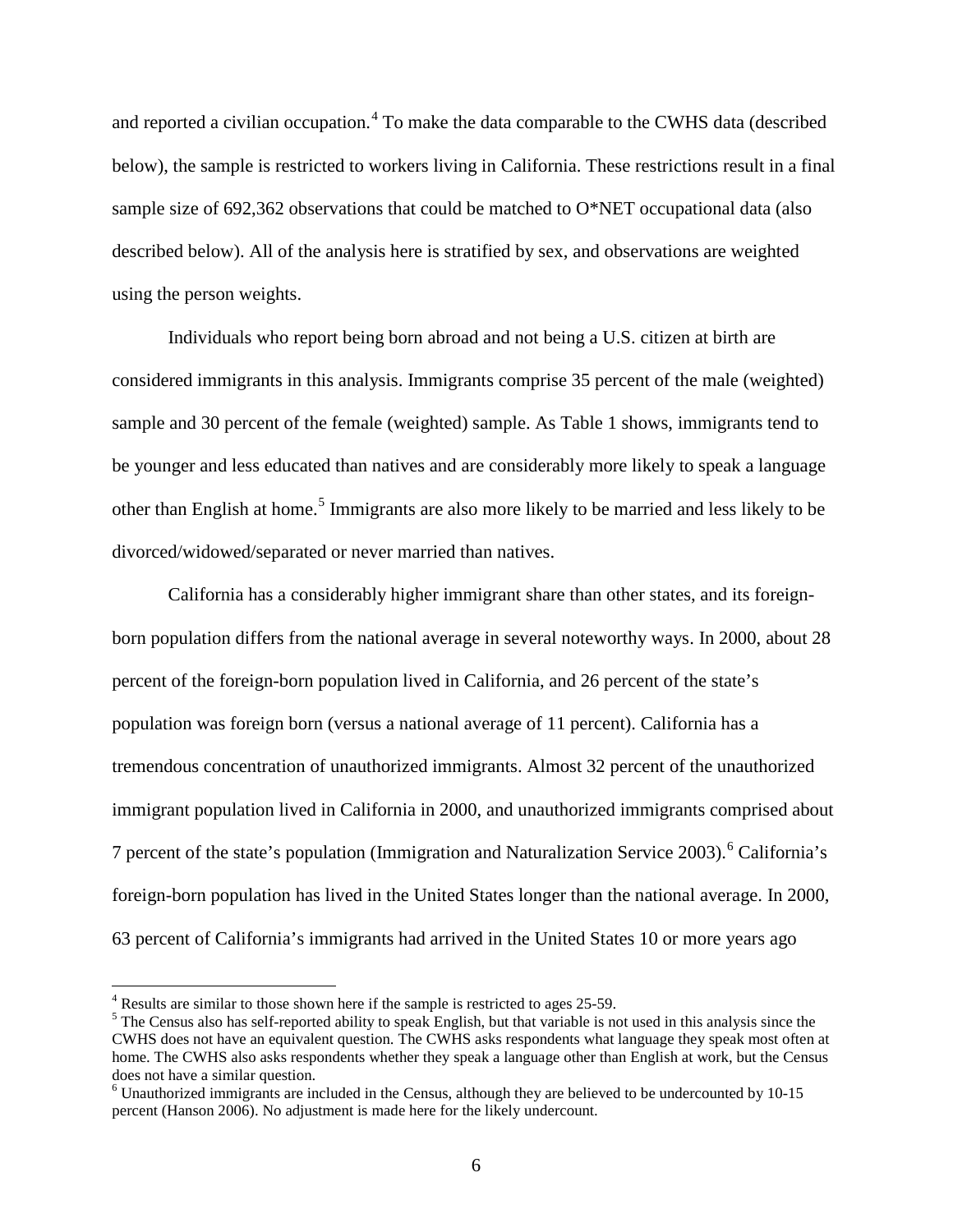compared with 58 percent of immigrants across the entire country. These differences mean that results for California might not be applicable to the entire country. In addition, California might have different work-safety laws than the rest of the country that result in better or worse working conditions. Nonetheless, California is of interest because of its sizable populations of both natives and immigrants.

#### *O\*NET*

The objective data on job conditions are from the O\*NET, a database of job characteristics sponsored by the U.S. Department of Labor's Employment and Training Administration. This study uses O\*NET version 4.0, the last version to consist only of ratings from trained analysts, not people actually working in those jobs.<sup>[7](#page-8-0)</sup> The analyst ratings should reduce any bias that might arise from subjectivity and endogeneity if people working in a particular job rate it differently than the general population would. Analysts rated occupations on a wide variety of characteristics, ranging from necessary skills to work activities, based on information from the Dictionary of Occupational Titles. Analysts rated on a scale of one to five how often an occupation required various tasks and actions and the extent to which various abilities and degrees were necessary for that occupation. The database contains ratings for hundreds of job requirements and characteristics by 6-digit standard occupation classification (SOC) code.

<span id="page-9-0"></span><sup>&</sup>lt;sup>7</sup> The data were released in April 2002. O\*NET 4.0 is a release of data first introduced in 1998 converted to the 2000 standard occupation classification system. The O\*NET data and a detailed description of the database are available on-line at [www.onetcenter.org.](http://www.onetcenter.org/) Peri and Sparber (2009, 2011) use O\*NET data to examine the effect of immigrant inflows on the distribution of natives across jobs requiring various degrees of manual dexterity, communications, and quantitative skills. Chiswick and Miller (2010) use O\*NET data to examine the relationship between occupational English proficiency requirements and workers' self-reported English ability.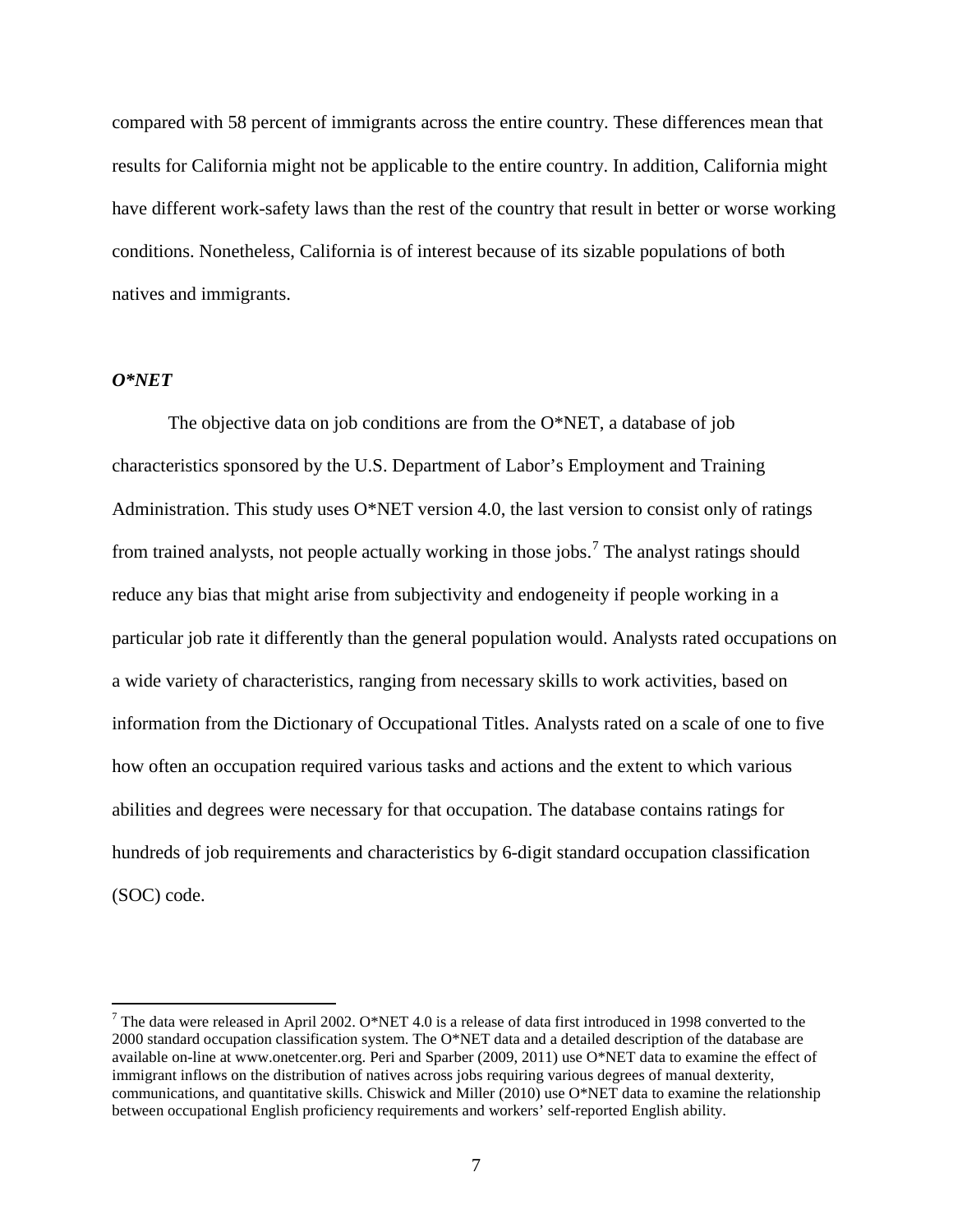This analysis merges the O\*NET data on average job conditions with the Census data at the most detailed SOC code available in both datasets, resulting in 470 occupations for men (463 for women) in the combined Census and  $O^*NET$  data.<sup>[8](#page-9-0)</sup> The analysis assumes that job requirements within detailed occupations are the same for natives and immigrants. If immigrants hold more physically demanding jobs than natives *within* detailed occupations, as may well be the case, then the results here are biased toward finding smaller immigrant-native differentials than actually exist. The analysis also assumes that physical job requirements in California are the same as the national average. The analysis would be biased if physical job requirements were systematically different across occupations in California relative to national averages in a way related to the immigrant share within occupations in California. For example, if immigrantintensive occupations in California are more physically demanding than those occupations are for the U.S. as a whole, then this analysis will underestimate the extent of native-immigrant differences.

This analysis uses an index based on seven measures of physical job demands from the O\*NET that correspond most closely to the measures in the CWHS (discussed below). The index is the sum of the ratings of time spent sitting (recoded here as the inverse, not sitting); walking and running; kneeling, crouching, stooping, or crawling; bending or twisting; using hands to handle, control, or feel objects, tools, or controls; making repetitive motions; and climbing ladders, scaffolds, or poles. Scores in each category range continuously between one and five, so

<span id="page-10-0"></span><sup>&</sup>lt;sup>8</sup> For 64 percent of the observations, the merge is at the most detailed SOC level available in the Census. For the remaining observations, an exact match to the Census SOC is not available in the O\*NET data, so the most detailed matching SOC in the O\*NET data is used. For 30 percent of the observations, the match is made at one digit above the most detailed SOC level available in the Census (i.e., at the 5-digit level if a match cannot be made at the 6-digit level), and it is made at two digits above the Census SOC for the remaining 6 percent of the observations.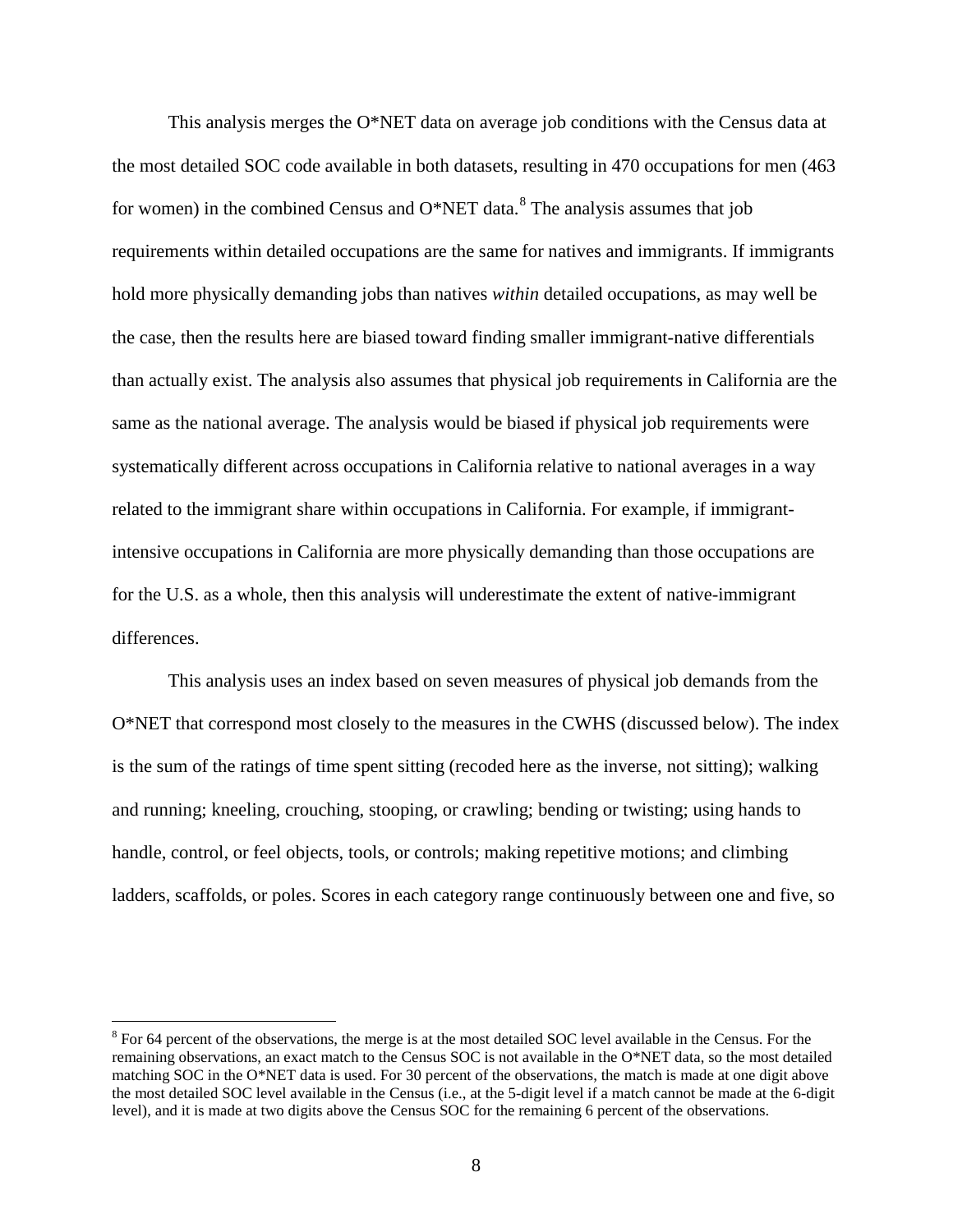the index ranges from seven to  $35.$ <sup>[9](#page-10-0)</sup> A higher score means an occupation is more physically intensive.

As Table 1 shows, average physical job requirements are higher for immigrants than for U.S. natives. The immigrant-native difference is about 7.5 percent of the mean for U.S.-born men and 9.6 percent for U.S.-born women. The sample means for the individual items (not shown in the table) indicate that male and female immigrants work in significantly more physically intensive occupations for six of the seven individual measures, or all except walking/running. The biggest immigrant-native differences are in using hands to control tools, making repetitive motions, and not sitting.

#### *California Work and Health Survey*

The CWHS is a longitudinal survey of adults in California conducted in 1998, 1999, and 2000. The survey, which was conducted by telephone, tried to contact earlier participants and also added new adults to the sample in 1999 and 2000. A total of 5983 surveys were conducted among 3805 respondents. The survey purposely oversampled blacks, Asians, and Hispanics. Interviews were conducted in English or Spanish.

<span id="page-11-0"></span>The survey includes questions about labor force outcomes and physical job requirements as well as about immigrant and health status. Employed individuals were asked to assess how frequently their job requires them to sit for long periods (recoded here as the inverse, not sitting); walk; kneel, crouch, or stoop; bend over or twist around; use hand tools; repeat the same hand

<sup>&</sup>lt;sup>9</sup> This approach treats the measures as linearly increasing in physical intensity. Ordinal or multinomial models could be used instead, particularly with the CWHS data explained below since they are not continuous. Results based on factor analysis are qualitatively similar to the results shown here.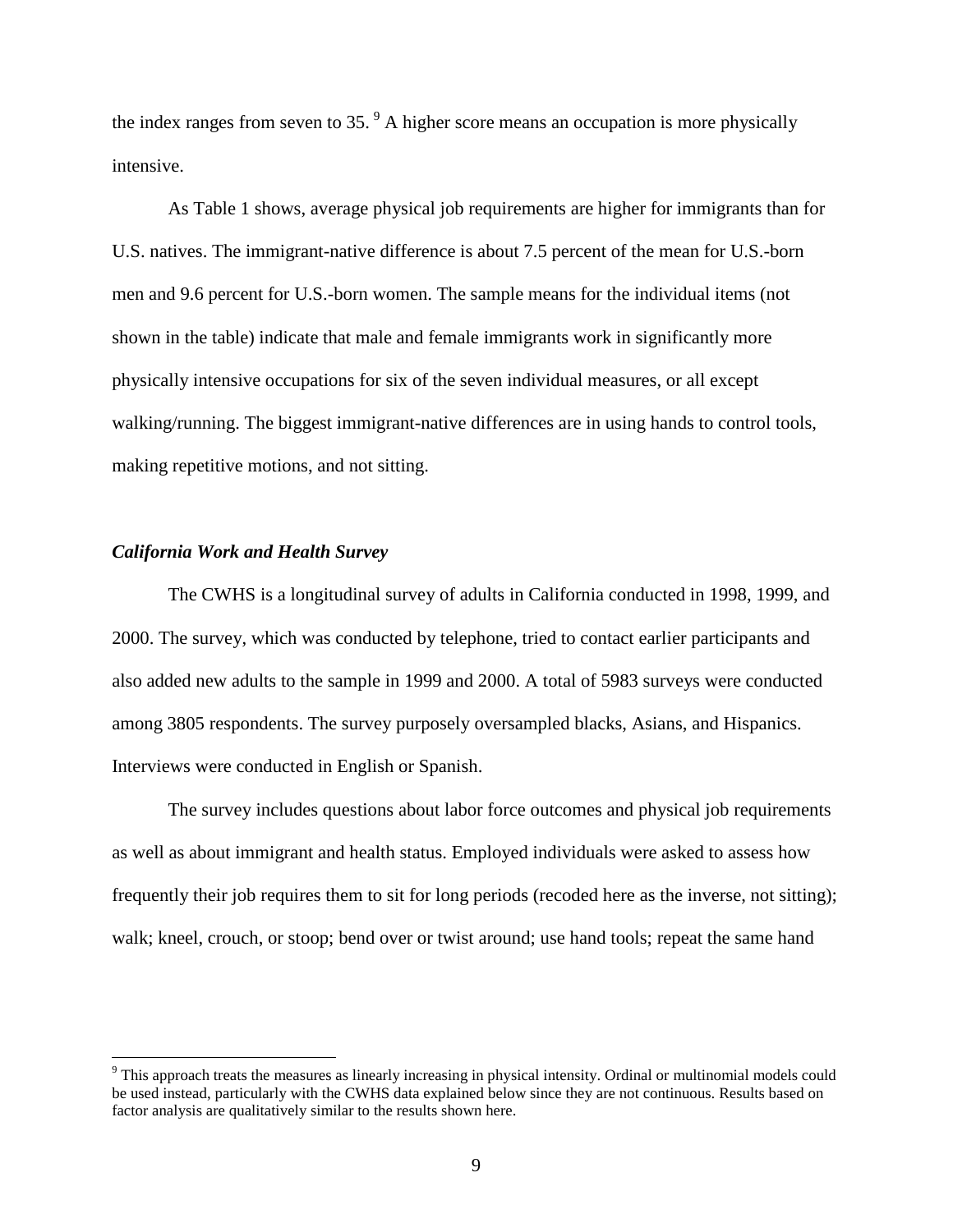motion at least 30 times per hour; and use stairs or inclines.<sup>[10](#page-11-0)</sup> Reponses were given in three categories: not at all, sometimes, and a lot. These ordinal responses are coded here from one to three, with higher scores indicating greater frequency. As with the  $O^*NET$  data, the analysis focuses on the sum of the scores across these seven categories. This physical job requirements measure can range from seven to 21.

All people aged 18-59 who reported being currently employed and answered the job requirements and demographics questions are included in the CWHS sample used here, a total of 2962 observations on 2007 individuals.<sup>[11](#page-12-0)</sup> Observations are weighted here using the CWHS proportional weights that correct for the oversampling of minority groups and make the sample representative of the adult population in California.

Table 2 shows descriptive statistics for the CWHS sample. The weighted sample is 28 percent foreign born for men and 24 percent for women. Lower proportions of the CWHS sample are foreign born and speak a language other than English at home than in the Census sample, perhaps because the CWHS was only conducted in English and Spanish whereas the Census questionnaire was available in five additional languages and language assistance guides were available in 49 additional languages.<sup>[12](#page-12-1)</sup> The CWHS sample is more likely to have a college degree (bachelor's or higher) and less likely to be married than the Census sample.

 $10$  The CWHS also asked respondents how often their job duties require them to lift or carry weights as heavy as 50 pounds and 10 pounds. Those responses are not examined here since the O\*NET does not have a comparable measure of lifting or carrying.

<span id="page-12-2"></span><span id="page-12-0"></span> $11$  All observations for individuals who appear in the dataset multiple times are included; 1281 individuals appear once, 497 individuals appear twice, and 229 individuals appear 3 times. The standard errors in the CWHS regressions are clustered on the individual to control for individual-specific heteroscedasticity. The results are robust to including only one randomly chosen observation per individual for individuals appear in the survey multiple times with one exception: self-reported physical intensity becomes negatively (positively) related to years in the US (squared) among non-Mexican male immigrants when only one random observation per person is included. <sup>12</sup> The Census/O\*NET results are similar to the results for Mexican immigrants shown in Tables 3 and 5 if the

<span id="page-12-1"></span>Census sample of immigrants is restricted those who speak English or Spanish (the languages required to participate in the CWHS).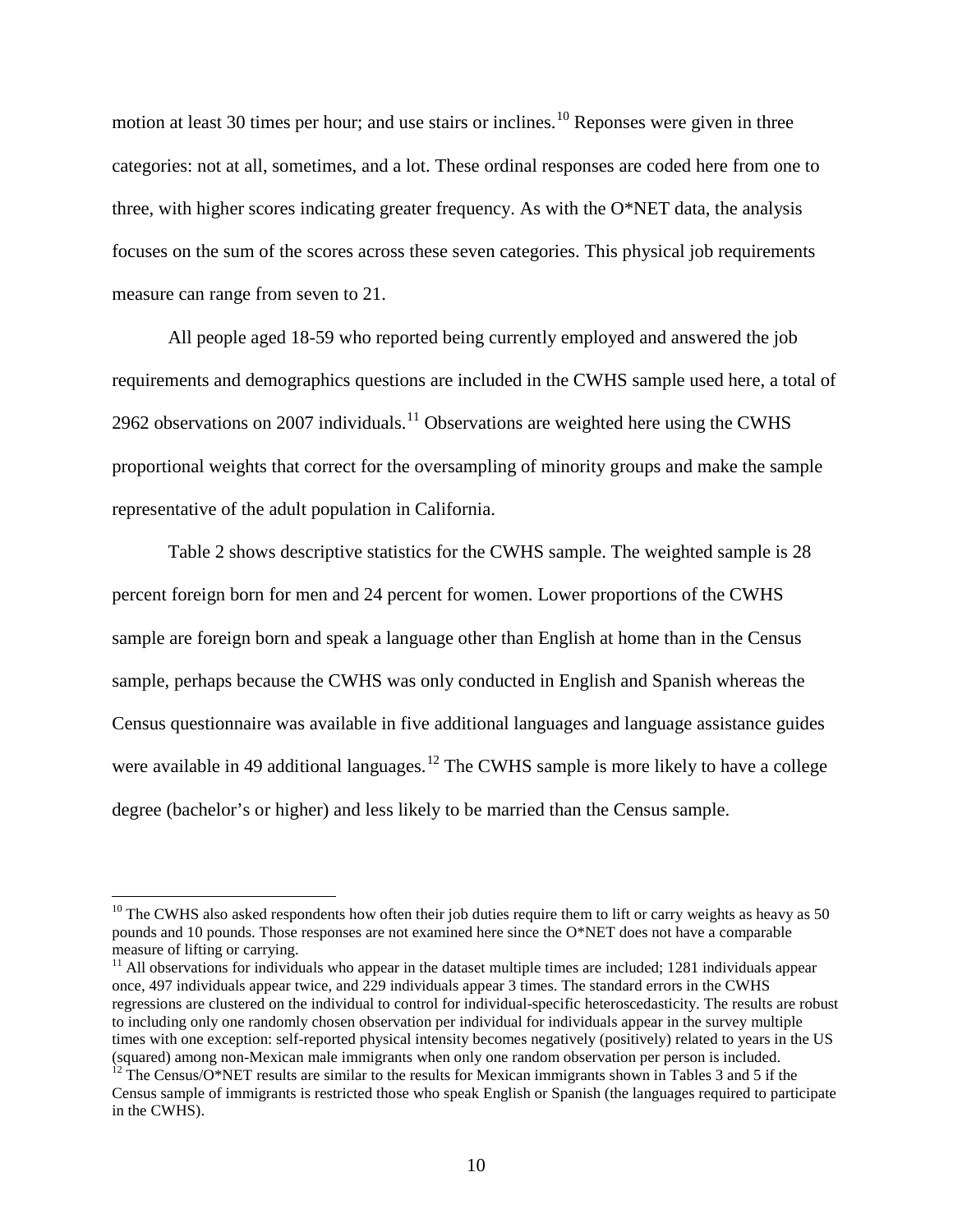For men, self-reported physical job intensity is slightly lower among immigrants than among natives. Female immigrants and natives report the same level of physical intensity at work. The sample means for the individual items (not shown in the table) indicate that male immigrants report walking, kneeling, and using stairs significantly less often at work than U.S. natives. Female immigrants report kneeling and bending significantly less often at work than U.S. natives.

#### *Methods*

The basic regression estimated here using ordinary least squares (OLS) is

Physical Job Requirements =  $\alpha + \beta$ Immigrant + δCharacteristics + ε . (1) In regressions that use the merged Census and O\*NET data, the values of the dependent variable are from the O\*NET data on physical job requirements by occupation. All individuals working in a given occupation thus have the same value for the job characteristics in the  $O*NET$  data. In regressions that use CWHS data, the values of the dependent variable are self-reported physical job requirements. These values therefore can vary across individuals within an occupation.

The variable *Immigrant* is an indicator variable equal to one if an individual is an immigrant and zero otherwise. The coefficient on the immigrant indicator variable measures the average difference in physical job requirements between immigrants and natives, controlling for other characteristics. A positive coefficient indicates that physical job requirements are higher among immigrants than among U.S. natives.

The analysis controls for workers' age, education, and marital status. Specifically, the regressions include controls for age and its square; indicator variables for three of four education categories (high school diploma or equivalent, some college, and college degree, with no high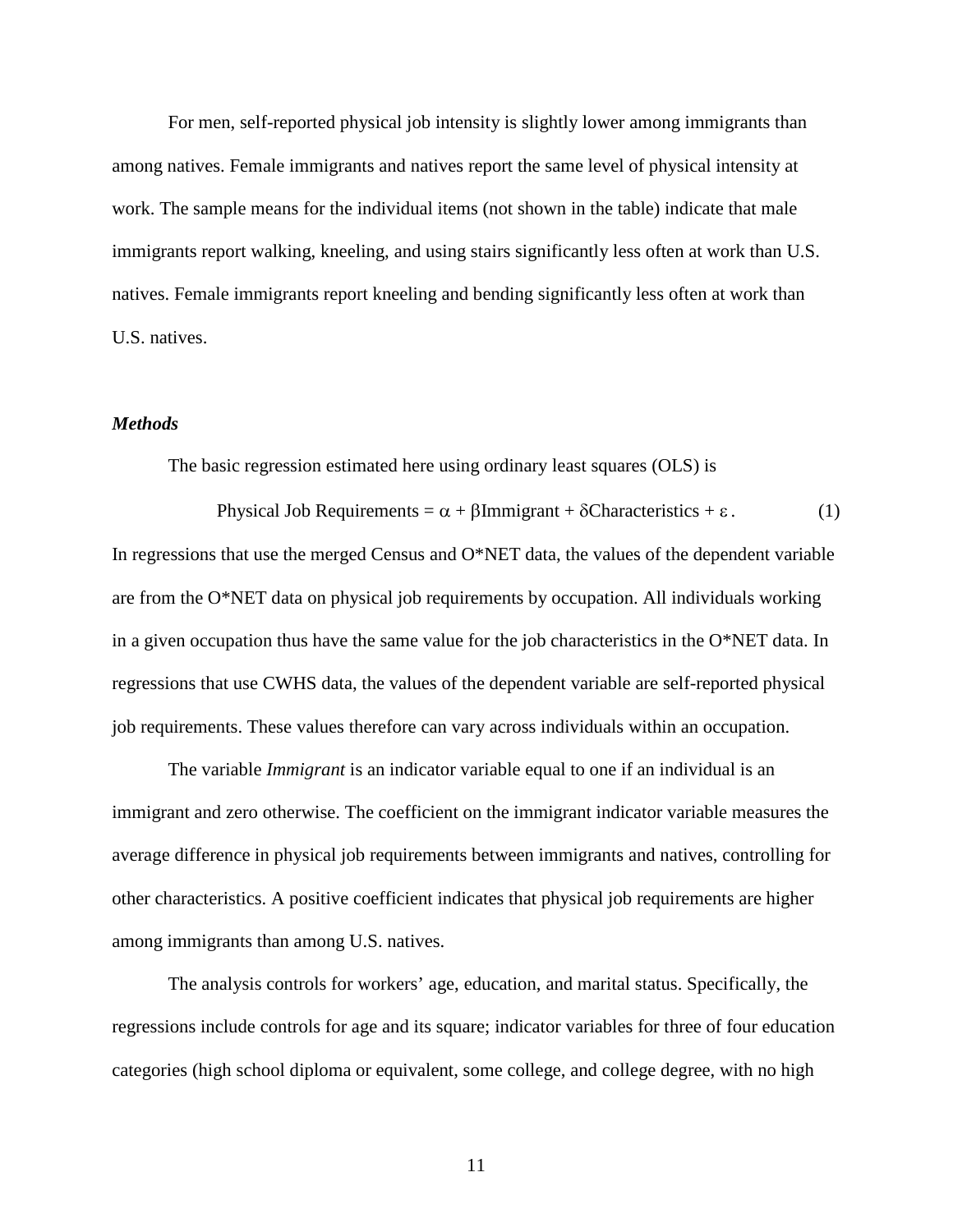school diploma as the omitted category); and indicator variables for two of three marital status categories (married and divorced /widowed/separated, with never married as the omitted group).<sup>[13](#page-12-2)</sup> These specific variables were selected because they are available in both the Census and the CWHS.

For regressions using the Census/O\*NET data, standard errors are clustered on the occupation. For regressions using the CWHS data, standard errors are clustered on the individual since individuals can appear in the CWHS up to three times. Regressions using the CWHS data also include year fixed effects for two of the three survey years to control for any business cycle effects or other changes over time.

#### **Results**

#### *Immigrant-Native Differentials*

The first two columns of Table 3 show the estimated coefficients on the immigrant indicator variable in regressions using the merged Census and O\*NET data. Each coefficient in the table is from a separate regression. The results indicate that immigrants tend to work in more physically demanding occupations than natives, controlling for age, education, and marital status. Looking first at all immigrant and native workers (top row), the immigrant-native difference is equivalent to 2.3 percent of the sample mean for U.S.-born men, and 5.8 percent for women. Immigrant-native differences in most of the individual measures are statistically significant as well. $^{14}$  $^{14}$  $^{14}$ 

<span id="page-14-1"></span><sup>&</sup>lt;sup>13</sup> Age is available in categories in the CWHS and is coded here as the midpoint of each category.<br><sup>14</sup> For men as a whole and for non-Mexican immigrant men, the immigrant-native differences are positive and

<span id="page-14-0"></span>statistically significant for four of seven categories: not sitting, bending, using hand tools, and doing repetitive motions. Among men who have at most a high school diploma or who do not have a high school diploma, the difference in bending becomes statistically insignificant. For Mexican immigrant men, the immigrant-native differences are positive and significant for five categories (all except walking and climbing).For all groups of women, the immigrant-native differences are positive and significant for six categories (all except walking).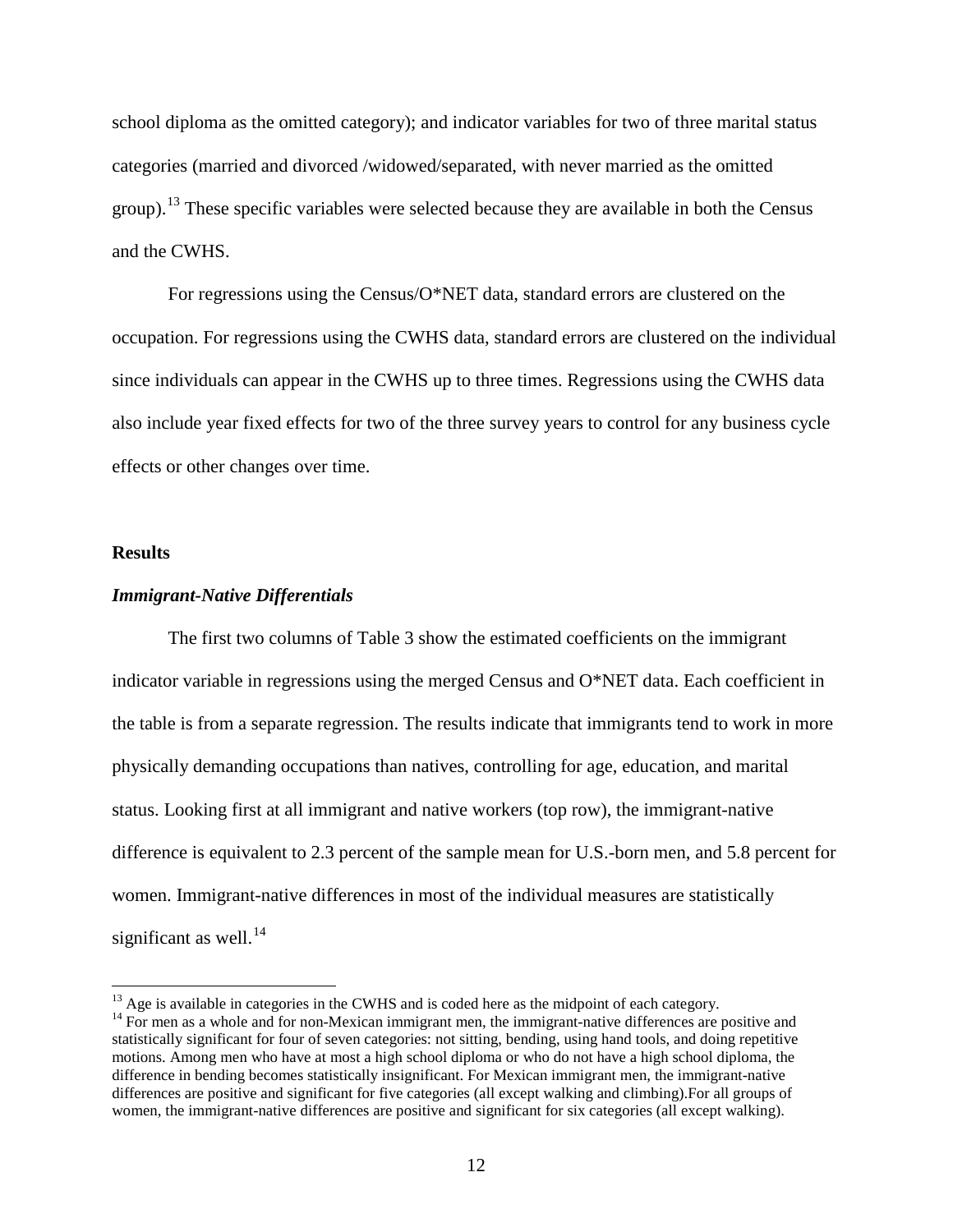The next rows in Table 3 show results for workers who have at most a high school diploma and then for workers who do not have a high school diploma. The immigrant-native differences remain significant, and the gaps are actually larger (both in levels and as a percent of the conditional means) among workers who have not completed high school than among all workers. Differences in physical job intensity between immigrants and natives thus do not appear to be due to differences in educational attainment as measured by high school completion.

The bottom rows in Table 3 show separate results for Mexican and non-Mexican immigrants relative to U.S. natives. Mexicans may be more likely than other immigrants to work in physically intensive occupations given their low education levels and high unauthorized share. For men, this appears to be the case. Male Mexican immigrants work in considerably more physically intensive occupations than natives while non-Mexican immigrants do not. Among women, in contrast, both Mexican and non-Mexican immigrants work in more physically intensive occupations than natives, although the gap is bigger for Mexican women. The Mexican immigrant-U.S. native difference is equivalent to 5 percent of the sample mean for U.S.-born men, and 8.2 percent for women; for non-Mexican immigrant women, the difference is equivalent to 5 percent of the sample mean for U.S. natives. Similar results hold among lesseducated Mexican- and U.S-born workers as well (not shown).

The last two columns of Table 3 report regression results for the self-reported CWHS data. As shown in the top row, male immigrants as a whole actually report being *less* physically active at work than natives, controlling for observable characteristics (column 3). There is no significant difference for women, although the point estimate in column 4 is negative as well. For both men and women, immigrants report lower significantly levels of physical activity in three of the seven categories: walking, stooping, and climbing stairs for men, and not sitting,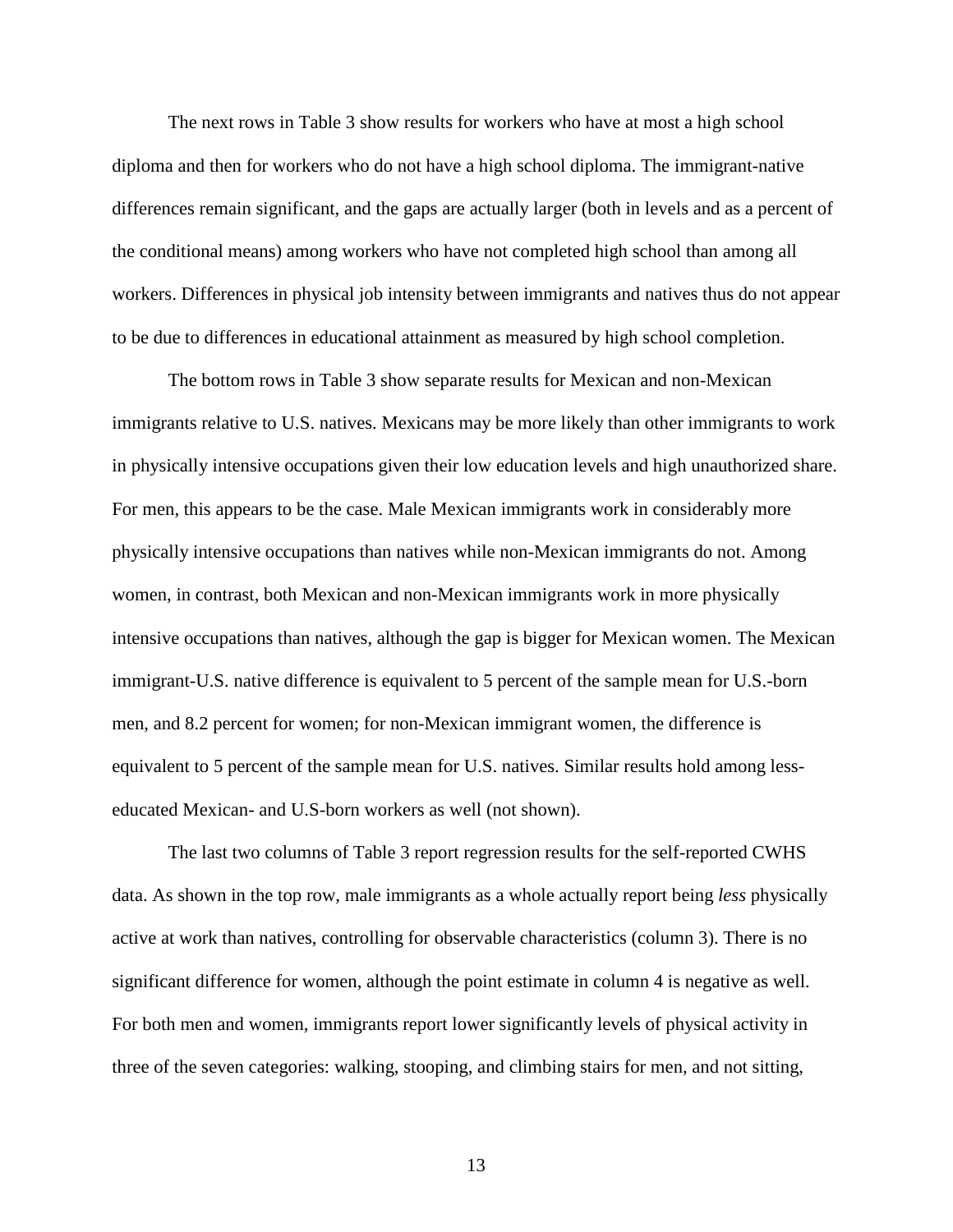stooping, and bending for women.<sup>[15](#page-14-1)</sup> The immigrant-native gap remains negative when looking only at less-educated male workers but is not statistically significant among men who do not have a high school diploma. The immigrant-native gap is smaller for Mexican immigrants (row 4) than for immigrants as a whole, albeit not significantly so given the small sample size and large standard errors in the CWHS. Male non-Mexican immigrants report less physical activity at work than natives report (bottom row).

In results not shown here, age tends not to be significantly related to physical job demands in either the objective or the self-reported data. Both men and women with more education work in less physically arduous jobs, both objectively and subjectively. There is no consistent pattern in how marital status is related to either objective or subjective measures of physical job requirements among men or women.

The Census/ $O^*NET$  data thus indicate that immigrants work in jobs that are more physically demanding than natives while the CWHS data do not. Why are the results different? One possibility is that workers' subjective ratings of physical intensity systematically differ from the O\*NET analysts' objective ratings. Since workers self-select into jobs, workers in occupations that are objectively more demanding may not find them particularly physically onerous. However, if occupations are ranked in order of increasing physical intensity within each dataset, the ordinal rankings are not statistically different across the two datasets; both Spearman

<span id="page-16-0"></span> $15$  The immigrant-native differences in the other four categories are not statistically significant for men or women as a whole. For workers who have at most completed high school, immigrant men report significantly lower levels of physical activity in four categories (walking, kneeling, bending, and using stairs), and immigrant women report significantly lower levels of walking, kneeling, and bending. For workers who have not completed high school, immigrant men report significantly lower levels of walking and kneeling, and immigrant women report significantly lower levels of bending but significantly higher levels of using stairs. Mexican immigrant-native differences are negative and significant for walking and using stairs for men, and positive and significant for not sitting for women. Non-Mexican immigrant-native differences are negative and significant for walking, kneeling, and using stairs for men, and for walking, bending, and using stairs for women.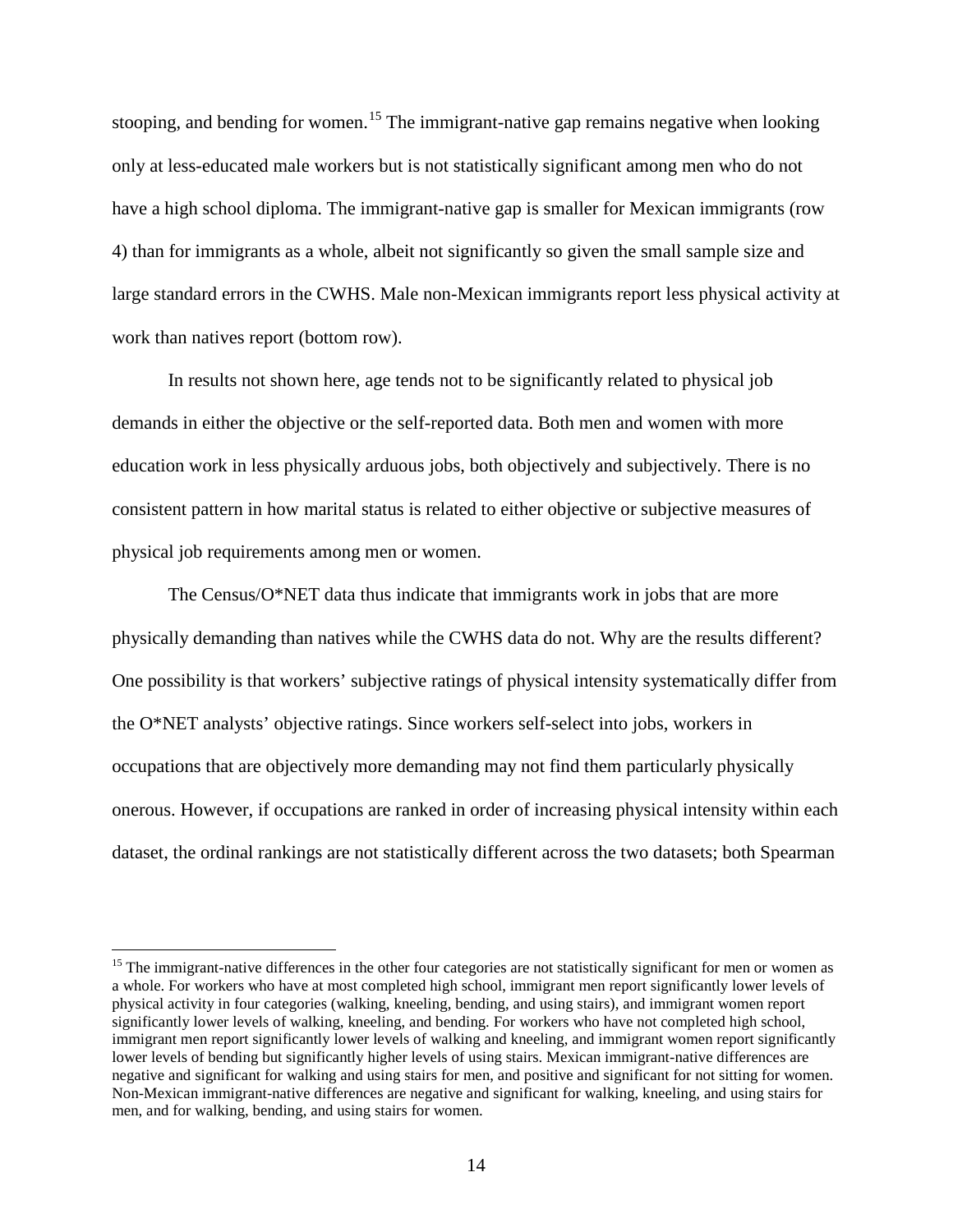and Kendall's tau-b rank correlation coefficients were statistically significant below the 1 percent  $level.<sup>16</sup>$  $level.<sup>16</sup>$  $level.<sup>16</sup>$ 

Another possibility is that the difference is due to differences in immigrants' and natives' perceptions of physical job requirements. However, occupational rankings of physical intensity by immigrants and by natives are similar in the CWHS data; Spearman and Kendall's tau-b rank correlation coefficients were again statistically significant below the 1 percent level. Construction was the most physically intensive occupation among both immigrants and natives, and law the least.

Although their rankings of occupations are similar, immigrants working in a given occupation might rate their jobs as less physically intensive than natives working in that same occupation. An immigrant might rate a job as requiring walking "sometimes" while a native working in the same job might rate it as requiring walking "a lot," for example. To further examine this, equation (1) was estimated using the CWHS data with the addition of occupation fixed effects or occupation and industry fixed effects. The results from these fixed effects regressions indicate whether there are differences in perceived physical intensity between immigrants and natives working in similar sectors.

Table 4 reports the results. Immigrants tend to perceive their jobs as less physically demanding than natives working in the same sector. In every specification, perceptions of physical job demands are lower among immigrant men than among U.S.-born men. There are fewer significant differences among women, but most of the results point toward immigrant women perceiving their jobs as less physically demanding than U.S.-born women. The difference is smallest among women who have not completed high school. Within this group,

<span id="page-17-0"></span><sup>&</sup>lt;sup>16</sup> The Census/O\*NET data were collapsed into the 26 occupational categories available in the CWHS for this comparison of rankings.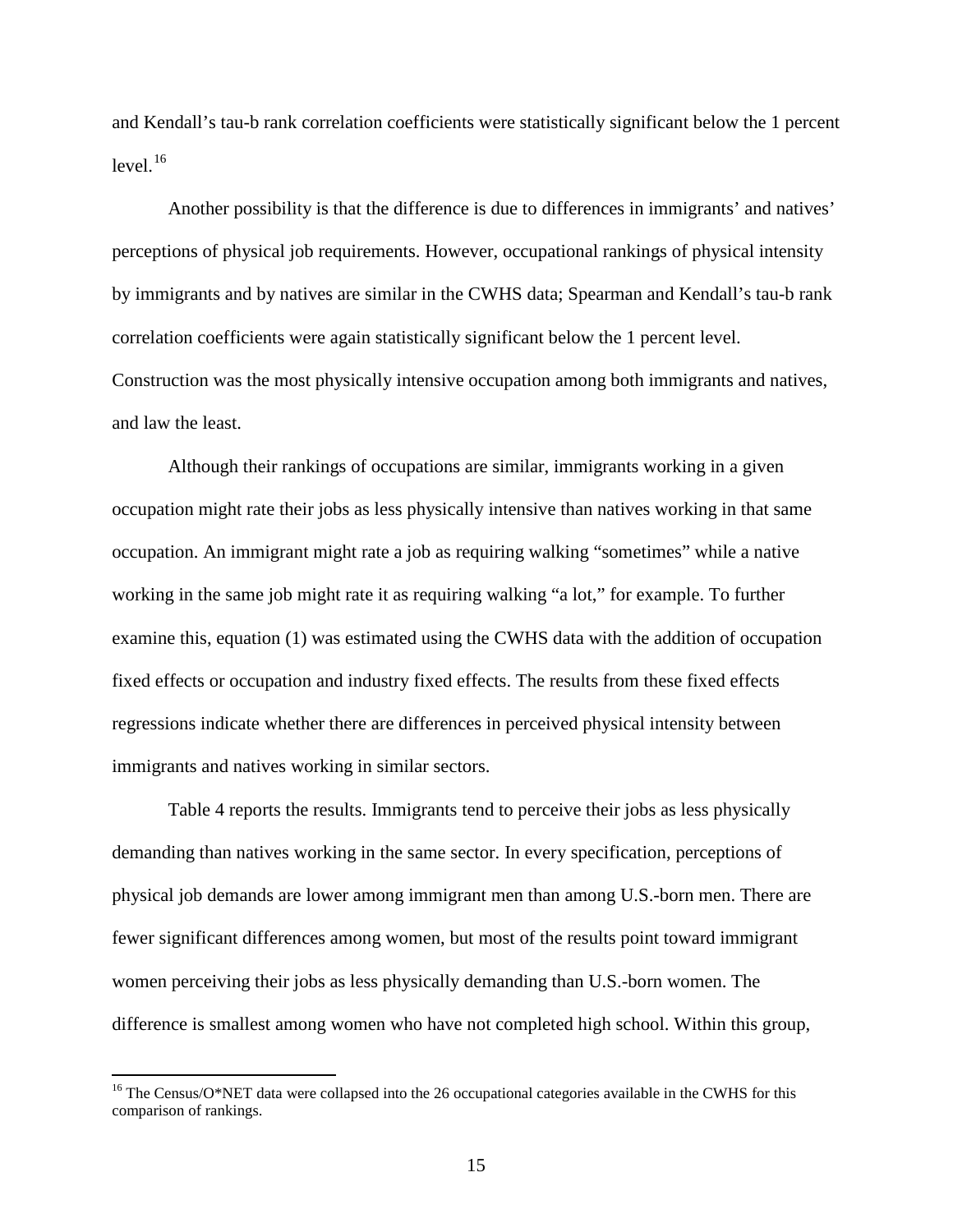immigrants appear to perceive their jobs as at least as physically intensive as natives, although any difference within this group again does not reach statistical significance in the small CWHS sample.

Most immigrants thus appear to perceive their jobs to be less physically demanding than natives working in the same sector, despite objective ratings indicating that their jobs are actually more physically demanding.<sup>[17](#page-17-0)</sup> This difference may arise because of immigrant-native differences in expectations and norms. If so, immigrants' perceptions of their jobs may change over time as they learn more about labor markets and working conditions in the U.S. This analysis therefore next examines determinants of physical job requirements among immigrants only.

#### *Results for Immigrants*

The above analysis focused on immigrant-native differences in physical job requirements. An additional question is how physical job requirements vary among immigrants. As discussed earlier, more recent and unauthorized immigrants may be particularly likely to hold physically demanding jobs. Those who do not speak English well also may be more likely to work in such jobs.

In order to investigate these hypotheses, models using only observations for immigrants were estimated, with variables measuring length of U.S. residence and English language ability added to equation (1). The additional variables are a linear variable measuring years since an individual came to the U.S. and its square, and an indicator variable for whether an individual

<span id="page-18-0"></span> $17$  In results not shown here, Census/O\*NET regressions with occupation fixed effects at the same level of occupational detail as the CWHS regressions continue to indicate that immigrants work in more physically demanding jobs than natives. In other words, when looking within the same broad occupation group, the narrow occupation groups in which immigrants are more likely than natives to work are the occupations that are more physically intensive.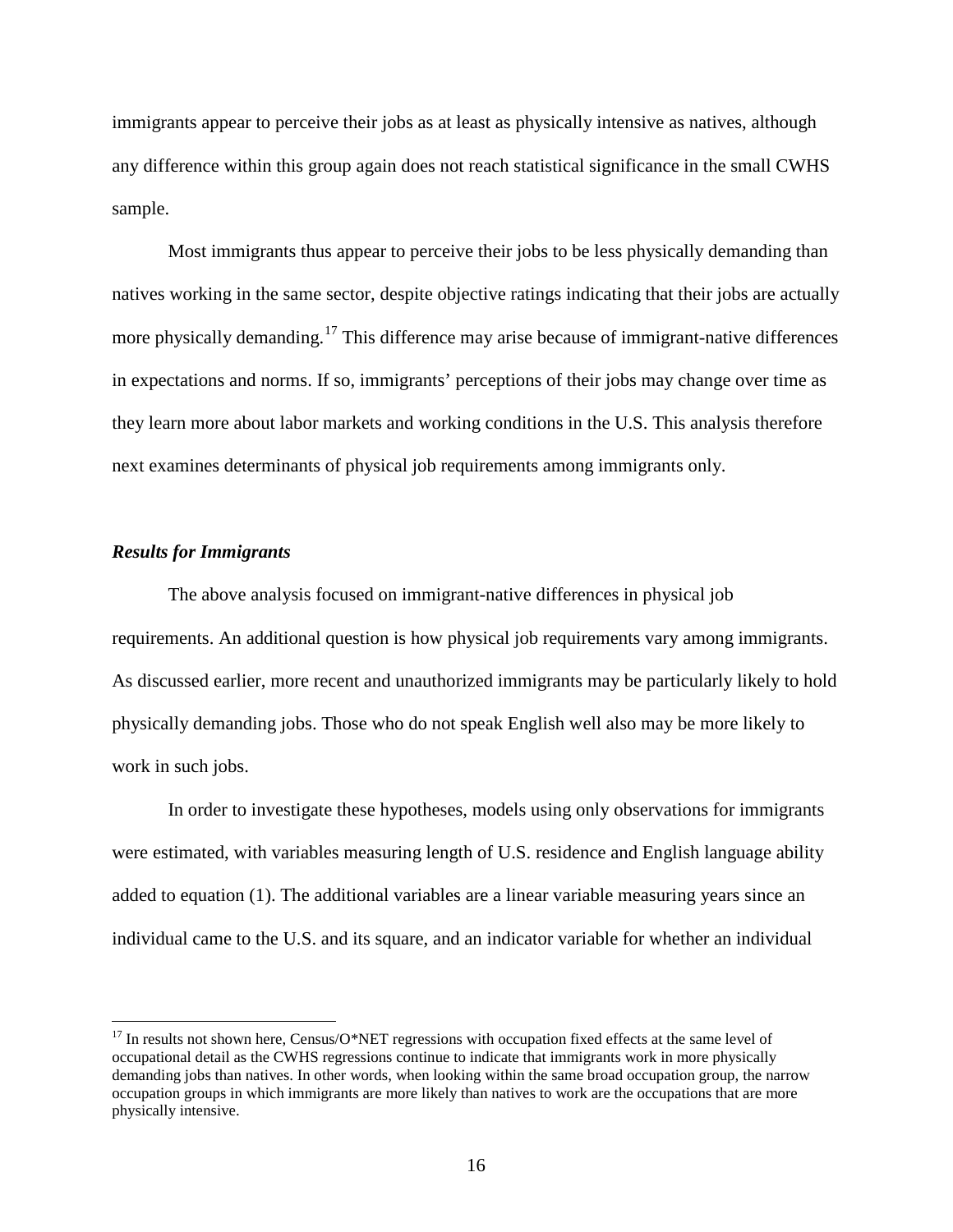speaks a language other than English at home. The regressions also include the measures of education, age, and marital status used earlier.

Table 5 reports the results for the years-in-U.S. and English-language variables. Results for the objective measures of physical job requirements from the Census/O\*NET data are in columns 1 and 3, and results for the subjective measures from the CWHS data are in columns 2 and 4. For immigrants as a whole, the longer an immigrant has lived in the United States, the less physical activity his or her job requires (row 1, columns 1 and 3). This potential assimilation into better jobs slows as men's duration of U.S. residence increases (row 2, column 1). A similar pattern holds among Mexican male and female immigrants and among non-Mexican female immigrants but not among non-Mexican male immigrants; this makes sense since Table 3 indicates that non-Mexican male immigrants do not work in worse jobs than natives. It bears noting that because the analysis uses only cross-sectional data, these years-in-U.S. results will capture any cohort effects as well as any assimilation effects (Borjas 1985, 1995). The pattern of the coefficients could reflect a shift toward less-skilled groups of immigrants over time, as noted by Borjas, rather than assimilation into less physically demanding jobs.

The jobs held by immigrants who speak a language other than English at home are objectively more physically demanding than the jobs held by other immigrants (row 3, columns 1 and 3). Interestingly, this result is driven by non-Mexican immigrants.

In the CWHS sample, immigrants' subjective ratings of the physical intensity of their jobs are not significantly related to how long they have lived in the United States (columns 2 and 4 of Table 5). The difference between the Census/O\*NET results and CWHS results thus suggests that more recent immigrants work in more physically demanding jobs than other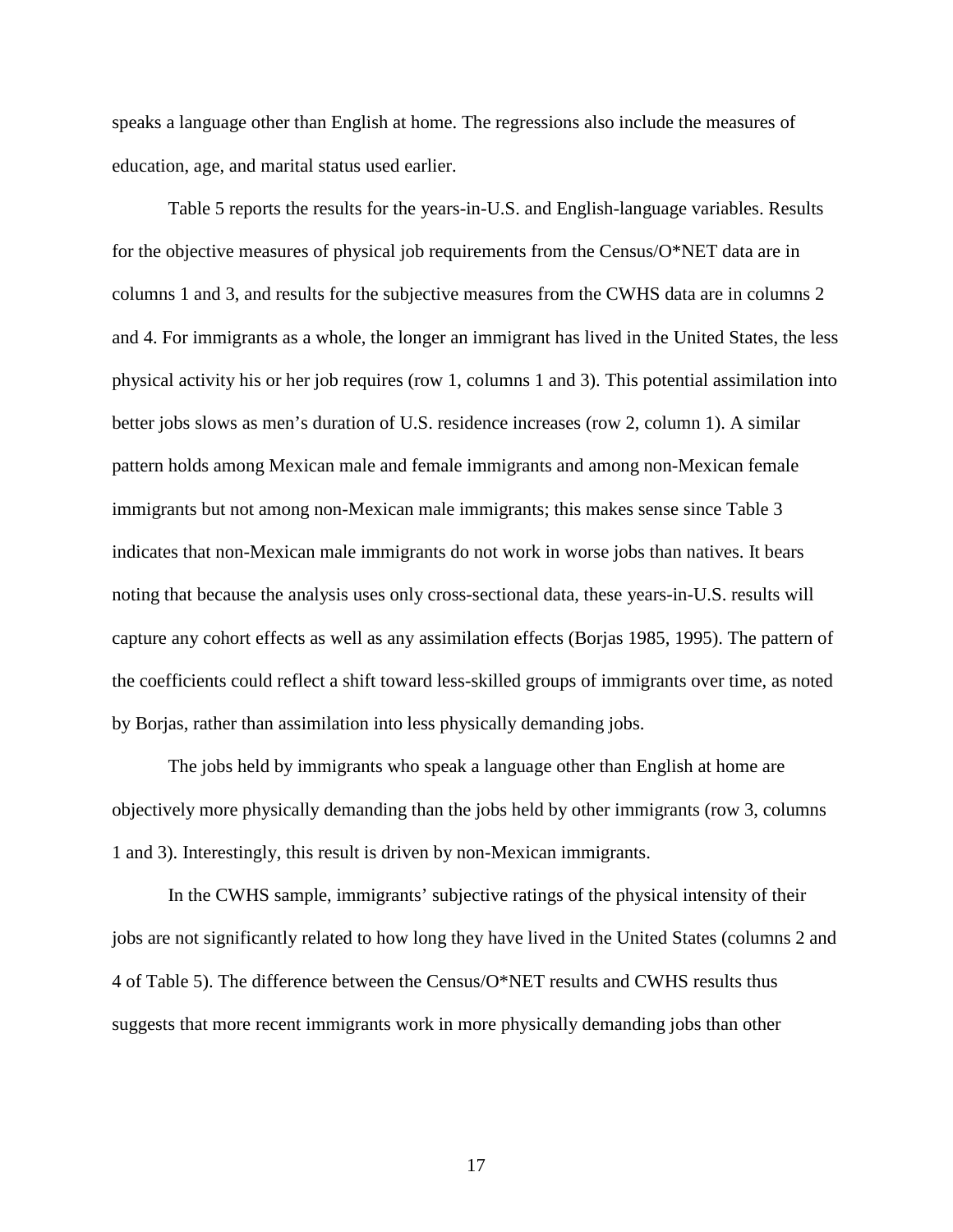immigrants but do not perceive them as such.<sup>[18](#page-18-0)</sup> However, differences between the estimated coefficients for the Census/O\*NET and CWHS samples cannot be ruled out given the large standard errors of the CWHS estimates.

Perceptions of physical jobs demands are lower among male Mexican immigrants who do not speak English at home than among Mexican immigrants who speak English at home (row 6, column 2). The Census/O\*NET result, in contrast, does not indicate any difference between the two groups in objective measures of physical job requirements (row 6, column 1). Differences between the estimates again cannot be ruled out, however. The results in Table 5 thus suggest that more recent, non-English-speaking immigrants work in worse jobs but do not perceive them as such, particularly among Mexicans, but a larger sample is needed to fully ascertain such differences.

#### **Discussion**

This study examines differences in physical job requirements between immigrants and U.S. natives using both objective occupational averages and self-reported, subjective data. The results indicate that immigrants work in occupations that require more physical activity, as measured by occupational averages, but do not self-report higher physical job requirements than natives report. Objective measures indicate that immigrants who arrived more recently and who speak a language other than English work in occupations that are more physically demanding while subjective measures fail to indicate significant differences. The results thus suggest that immigrants do indeed work in worse jobs in terms of required physical effort but do not perceive these jobs as such.

 $18$  However, self-reported physical intensity is negatively (positively) related to years in the US (squared) among non-Mexican male immigrants when only one randomly chosen observation per person is included.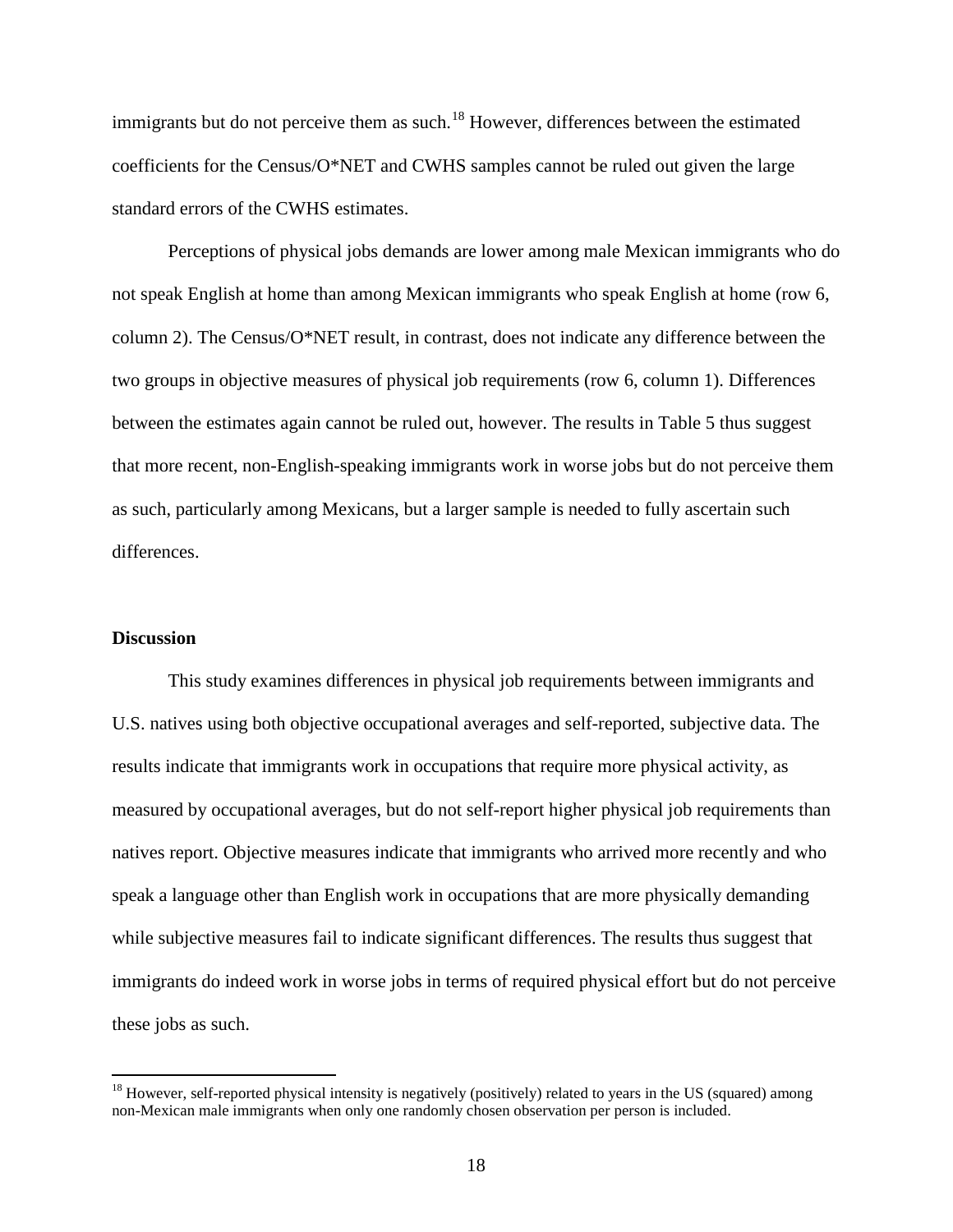These results may explain why Mexican immigrants do not appear to earn compensating differentials for working in risky jobs, as concluded by Hersch and Viscusi (2010). Immigrants may not require compensating differentials to work in worse or riskier jobs if they perceive such jobs more positively or as less risky than other workers do. In this case, greater dissemination among immigrants of information about occupational risks and workplace safety standards may be warranted. However, the results are also consistent with Dávila, Mora, and González's (2011) conclusion that limited-English-proficient Hispanic male immigrants earn larger risk premiums than other Hispanic immigrants or U.S. natives. If those workers earn greater compensation for taking risks or working in worse jobs than other workers, they may have a more favorable view of their working conditions than other workers. This would reduce immigrant-native differentials in self-reported working conditions. Distinguishing between these two hypotheses is not possible with the CWHS data, which report earnings in five or six categories instead of exact values. Further research with a larger dataset that includes earnings and self-reported working conditions is needed.

This analysis gives rise to several additional interesting questions for further research. First, there is some evidence of gender and country-of-origin differences in the results. Non-Mexican male immigrants do not work in more physically demanding jobs than natives, but their female counterparts do; Mexican men and women alike work in more physically demanding jobs than U.S. natives. The roles of ethnic networks and Spanish versus other languages merit further attention, as does the question of whether labor markets are more segmented on the basis of immigrant status for women than for men. Second, this analysis does not examine the direct impact of immigration on working conditions and job demands. Influxes of immigrants could lead to worse working conditions for all workers or to changes in the distribution of jobs such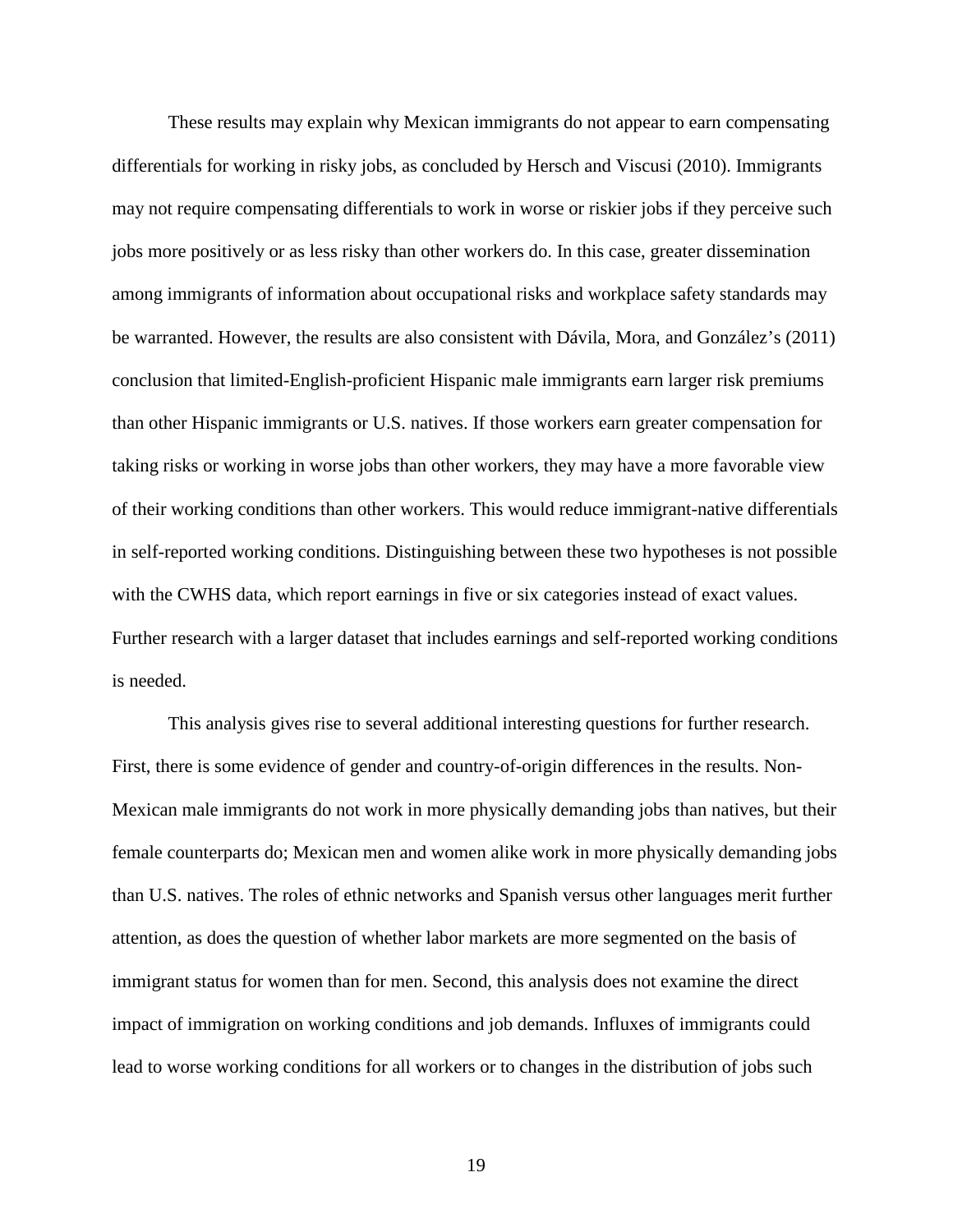that natives actually work in better jobs as immigration increases if immigrants hold the worst jobs. Because the O\*NET data are not longitudinal and the CWHS data cover only a three-year period, the datasets used here cannot be used to examine how job conditions have changed over time in response to immigration. Finally, workplace fatality and injury risks are a more critical area for research than physical job intensity. Comparing immigrants' and natives' subjective assessments of workplace risks with actual fatality and injury rates is an important area for future research.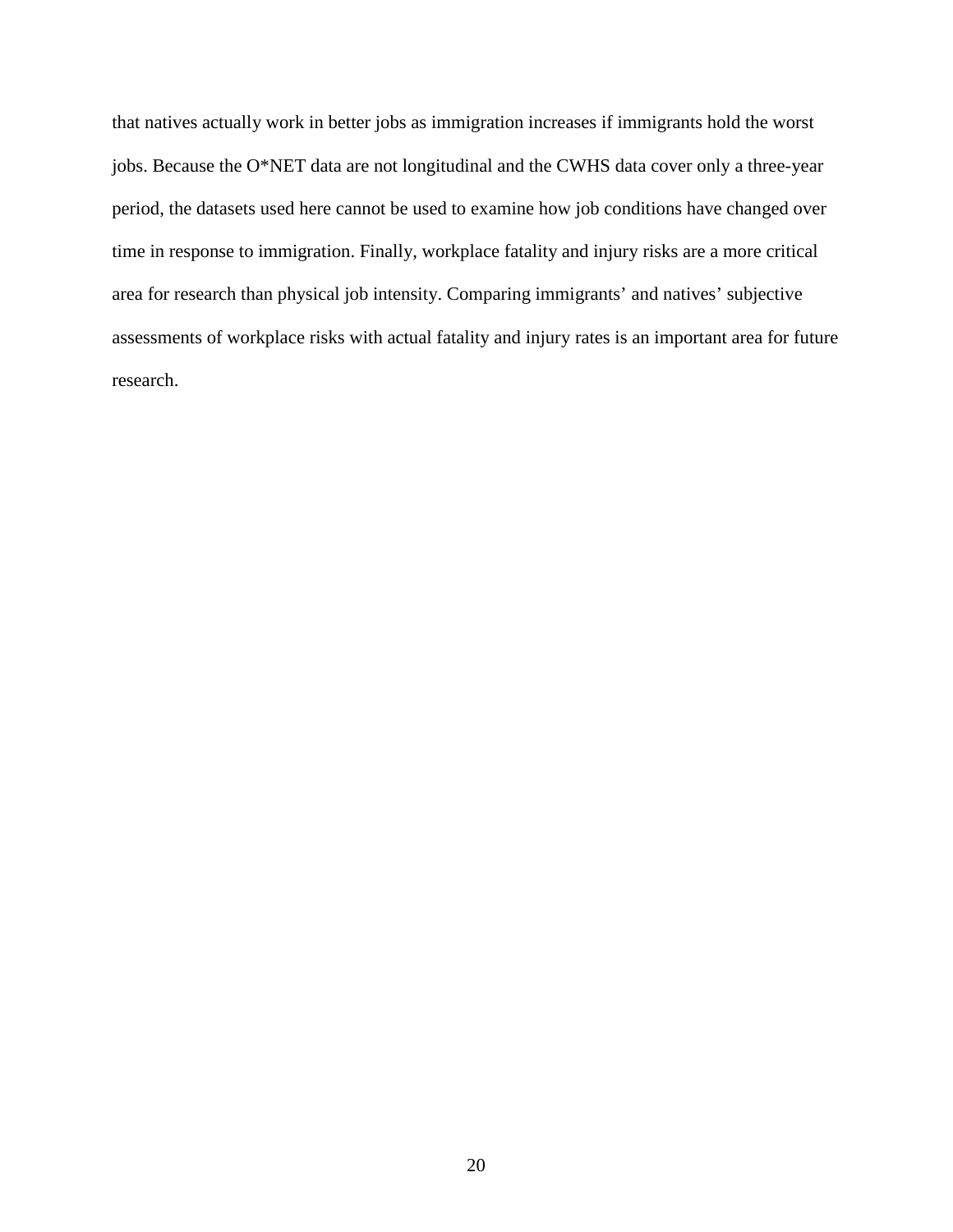#### **REFERENCES**

- Aguilera, Michael B., and Douglas S. Massey. 2003. "Social Capital and the Wages of Mexican Migrants: New Hypothesis and Tests." *Social Forces* 82 (December): 671-701.
- Antecol, Heather, and Kelly Bedard. 2006. "Unhealthy Assimilation: Why Do Immigrants Converge to American Health Status Levels?" *Demography* 43 (May): 337-360.
- Berger, Mark C. and Paul E. Gabriel. 1991. "Risk Aversion and the Earnings of US Immigrants and Natives." *Applied Economics* 23 (February): 311-318.
- Borjas, George J. 1985. "Assimilation, Changes in Cohort Quality, and the Earnings of Immigrants." *Journal of Labor Economics* 3 (October): 463-489.
- \_\_\_\_\_\_. 1995. "Immigration and Changes in Cohort Quality Revisited: What Happened to Immigrant Earnings in the 1980s?" *Journal of Labor Economics* 13 (April): 201-245. \_\_\_\_\_\_. 1999. *Heaven's Door*. Princeton: Princeton University Press.
- Chiswick, Barry R., and Paul W. Miller. 2010. "Occupational Language Requirements and the Value of English in the US Labor Market." *Journal of Population Economics* 23 (January): 353-372.
- Dávila, Alberto, Marie T. Mora, and Rebecca González. 2011. "English-Language Proficiency and Occupational Risk Among Hispanic Immigrant Men in the United States." *Industrial Relations* 50 (April): 263-296.
- Enchautegui, Maria E. 2008. "The Job Quality of U.S. Immigrants." *Industrial Relations* 47 (January): 108-113.
- Hamermesh, Daniel S. 1998. "Immigration and the Quality of Jobs." In *Help or Hindrance? The Economic Implications of Immigration for African Americans*, edited by Daniel S. Hamermesh and Frank D. Bean, pp. 75-106. New York: Russell Sage Foundation.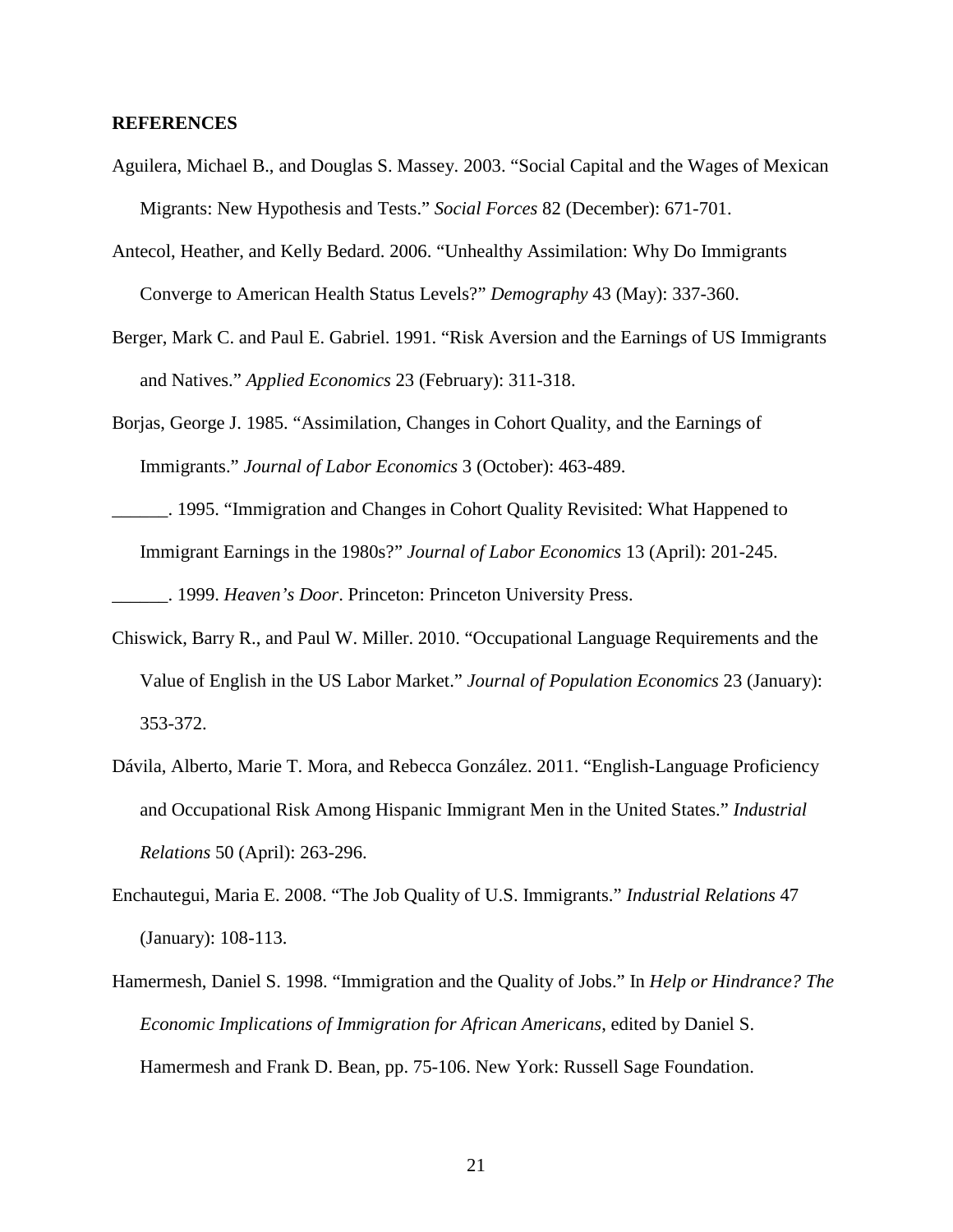- Hanson, Gordon H. 2006. "Illegal Migration from Mexico to the United States." *Journal of Economic Literature* 44 (December): 869-924.
- Hersch, Joni, and W. Kip Viscusi. 2010. "Immigrant Status and the Value of a Statistical Life." *Journal of Human Resources* 45 (Summer): 749-771.
- Immigration and Naturalization Service. 2003. "Estimates of the Unauthorized Immigrant Population Residing in the United States: 1990 to 2000." Washington, D.C.: Immigration and Naturalization Service.
- Martin, Philip L. 1993. "The Missing Bridge: How Immigrant Networks Keep Americans Out of Dirty Jobs." *Population and Environment* 14 (July): 539-565.
- Orrenius, Pia M., and Madeline Zavodny. 2009. "Do Immigrants Work in Riskier Jobs?" *Demography* 46 (August): 535-551.
- Peri, Giovanni, and Chad Sparber. 2009. "Task Specialization, Immigration, and Wages." *American Economic Journal: Applied* Economics 1 (July): 135-169
- \_\_\_\_\_, and \_\_\_\_\_\_. 2011. "Highly Educated Immigrants and Native Occupational Choice." *Industrial Relations* 50 (July): 385-411.
- Piore, Michael. 1979. *Birds of Passage: Migrant Labor and Industrial Societies*. Cambridge: Cambridge University Press.
- Rosen, Sherwin. 1986. "The Theory of Equalizing Differences." In *Handbook of Labor Economics*, edited by Orley Ashenfelter and Richard Layard, pp. 641-692. Amsterdam: North Holland.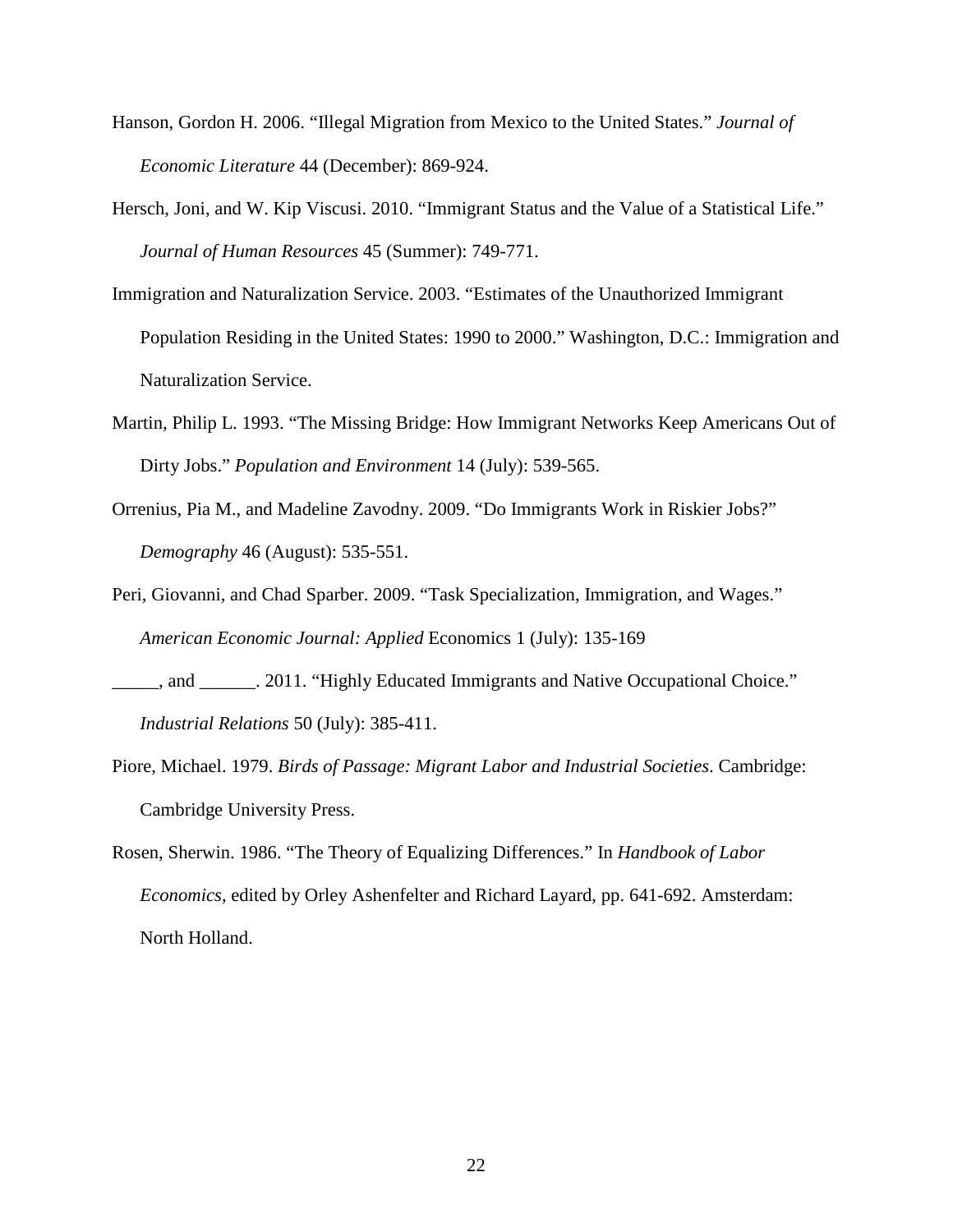|                                    |                | Men                |         | Women      |
|------------------------------------|----------------|--------------------|---------|------------|
|                                    | <b>Natives</b> | Immigrants Natives |         | Immigrants |
| Age                                | 38.00          | 36.65              | 38.07   | 37.72      |
| High school diploma                | 0.21           | 0.16               | 0.19    | 0.17       |
| Some college                       | 0.38           | 0.19               | 0.43    | 0.25       |
| College degree                     | 0.31           | 0.22               | 0.31    | 0.25       |
| Married                            | 0.54           | 0.66               | 0.50    | 0.62       |
| Divorced/widowed/separated         | 0.13           | 0.07               | 0.21    | 0.15       |
| Years in U.S.                      |                | 15.93              |         | 16.94      |
| Speak non-English language at home | 0.14           | 0.90               | 0.15    | 0.89       |
| Mexican-born                       |                | 0.50               |         | 0.38       |
| Physical job requirements          | 16.77          | 18.05              | 15.13   | 16.59      |
| Sample size (unweighted)           | 241,141        | 133,228            | 222,709 | 95,284     |

## **TABLE 1 Descriptive Statistics for Census Sample**

Source: Author's calculations from 2000 Census (weighted by person weights except as indicated).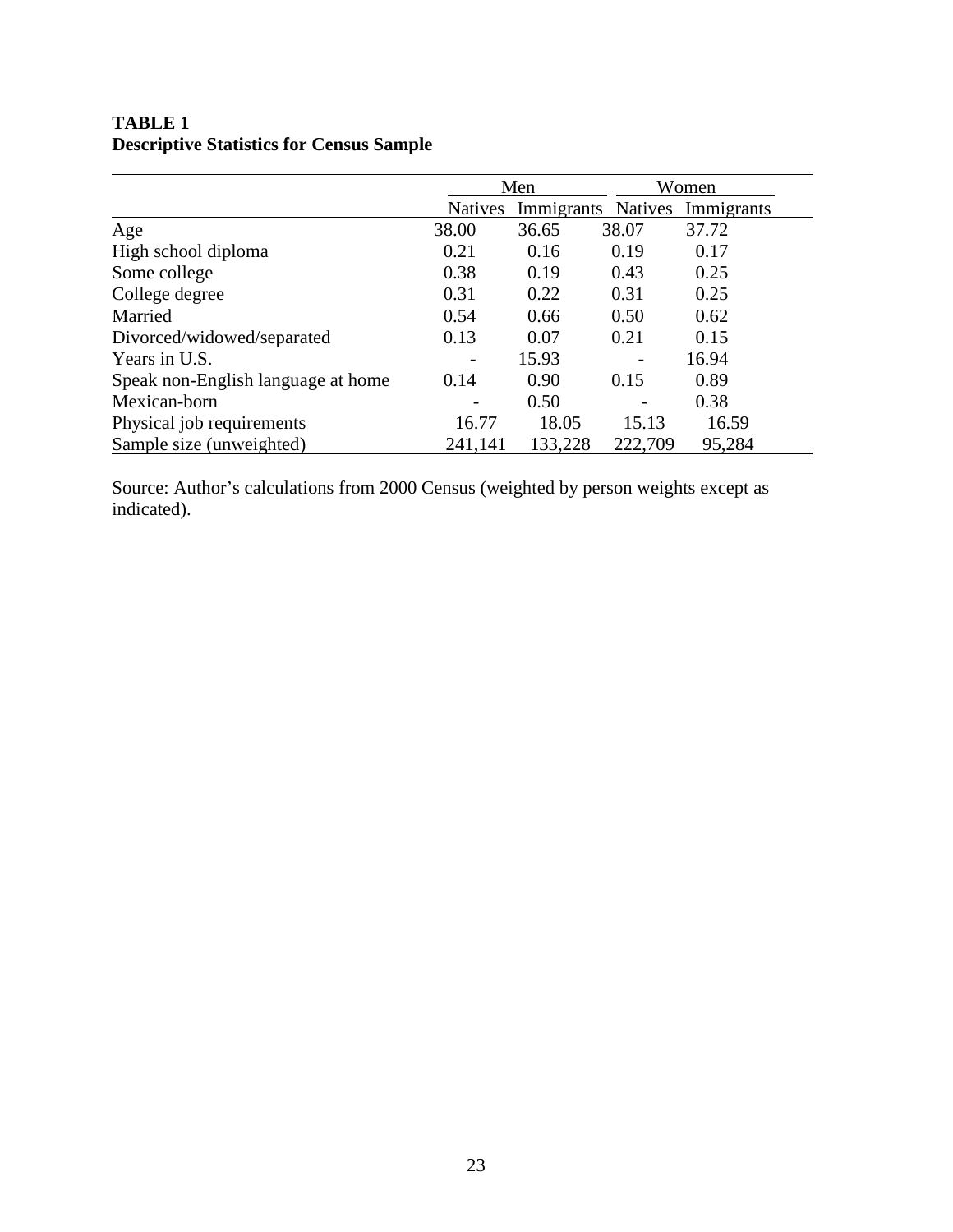|                                    | Men            |                    |       | Women      |
|------------------------------------|----------------|--------------------|-------|------------|
|                                    | <b>Natives</b> | Immigrants Natives |       | Immigrants |
| Age                                | 36.81          | 34.61              | 38.12 | 35.73      |
| High school diploma                | 0.20           | 0.18               | 0.17  | 0.17       |
| Some college                       | 0.39           | 0.23               | 0.37  | 0.26       |
| College degree                     | 0.36           | 0.30               | 0.42  | 0.30       |
| Married                            | 0.42           | 0.56               | 0.40  | 0.46       |
| Divorced/widowed/separated         | 0.16           | 0.05               | 0.20  | 0.20       |
| Years in U.S.                      |                | 17.08              |       | 17.76      |
| Speak non-English language at home | 0.03           | 0.69               | 0.02  | 0.67       |
| Mexican-born                       |                | 0.52               |       | 0.42       |
| Physical job requirements          | 13.87          | 13.76              | 12.99 | 12.99      |
| Sample size (unweighted)           | 1147           | 436                | 1078  | 301        |

# **TABLE 2 Descriptive Statistics for CWHS Sample**

Source: Author's calculations from 1998-2000 California Work and Health Surveys (weighted by person weights except as indicated).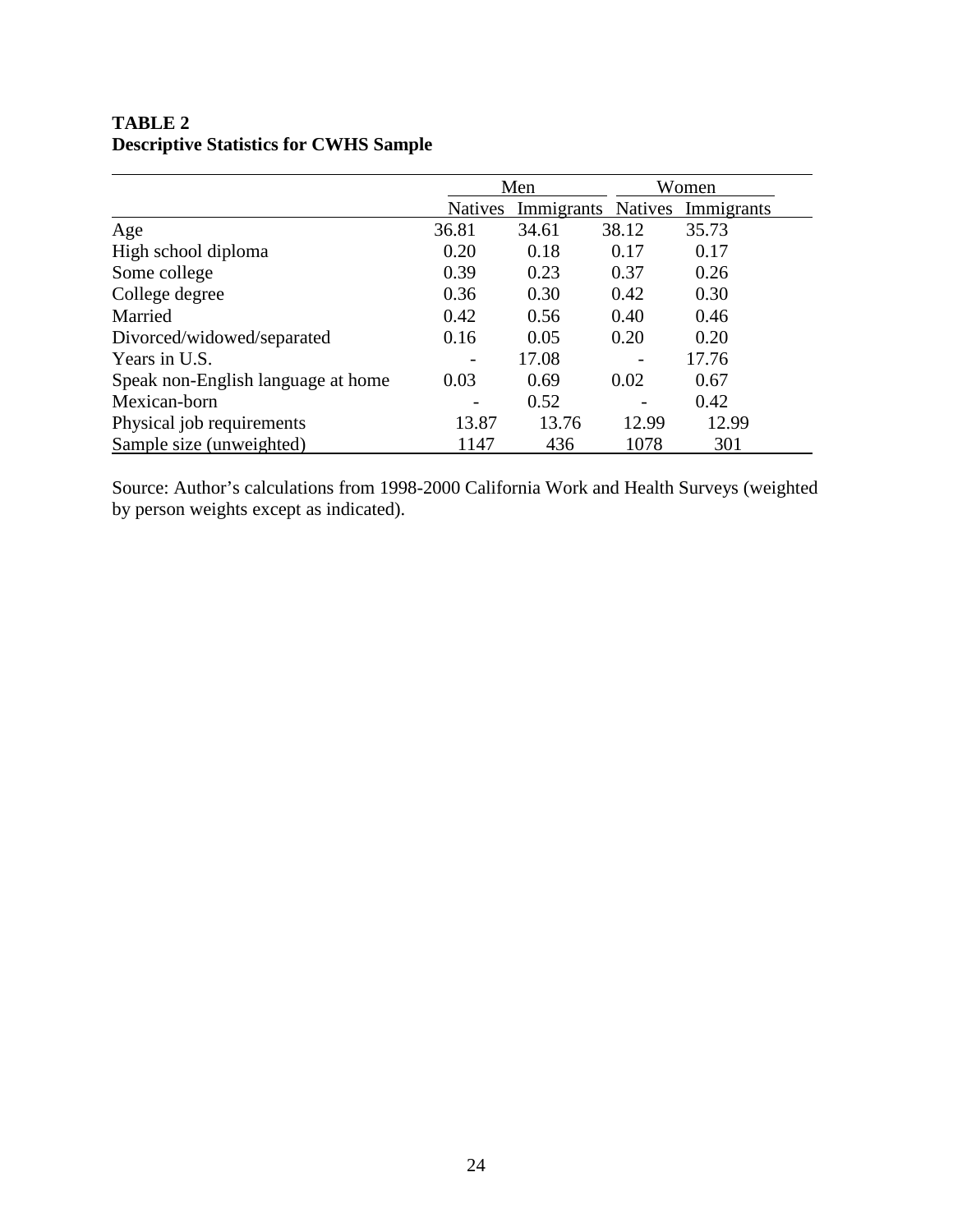### **TABLE 3 Immigrant-Native Differentials in Physical Job Requirements**

|                               | Census/O*NET |           |            | <b>CWHS</b> |
|-------------------------------|--------------|-----------|------------|-------------|
|                               | Men          | Women     | Men        | Women       |
|                               | (1)          | (2)       | (3)        | (4)         |
| All workers                   | $0.393**$    | $0.884**$ | $-0.521*$  | $-0.357$    |
|                               | (0.087)      | (0.108)   | (0.263)    | (0.237)     |
| High school or less education | $0.368**$    | $1.267**$ | $-0.895**$ | $-0.482$    |
|                               | (0.130)      | (0.190)   | (0.427)    | (0.397)     |
| No high school diploma        | $0.524**$    | $1.475**$ | $-0.425$   | 0.185       |
|                               | (0.161)      | (0.246)   | (0.680)    | (0.734)     |
| Mexican immigrants            | $0.846**$    | $1.248**$ | $-0.120$   | $-0.107$    |
|                               | (0.144)      | (0.192)   | (0.442)    | (0.374)     |
| Non-Mexican immigrants        | 0.084        | $0.762**$ | $-0.859**$ | $-0.483$    |
|                               | (0.094)      | (0.104)   | (0.281)    | (0.280)     |

\* p<0.05; \*\* p<0.01

Note: Shown are estimated coefficients on an immigrant indicator variable in OLS regressions. Each coefficient is from a separate regression. The dependent variable is the sum of scores for seven measures of physical job requirements from the O\*NET or the CHWS; higher scores indicate doing activities more frequently. Standard errors (in parentheses) are clustered on the occupation for the Census/O\*NET regressions and on the individual for the CWHS regressions. Regressions include controls for age, age squared, education, and marital status (see text for details).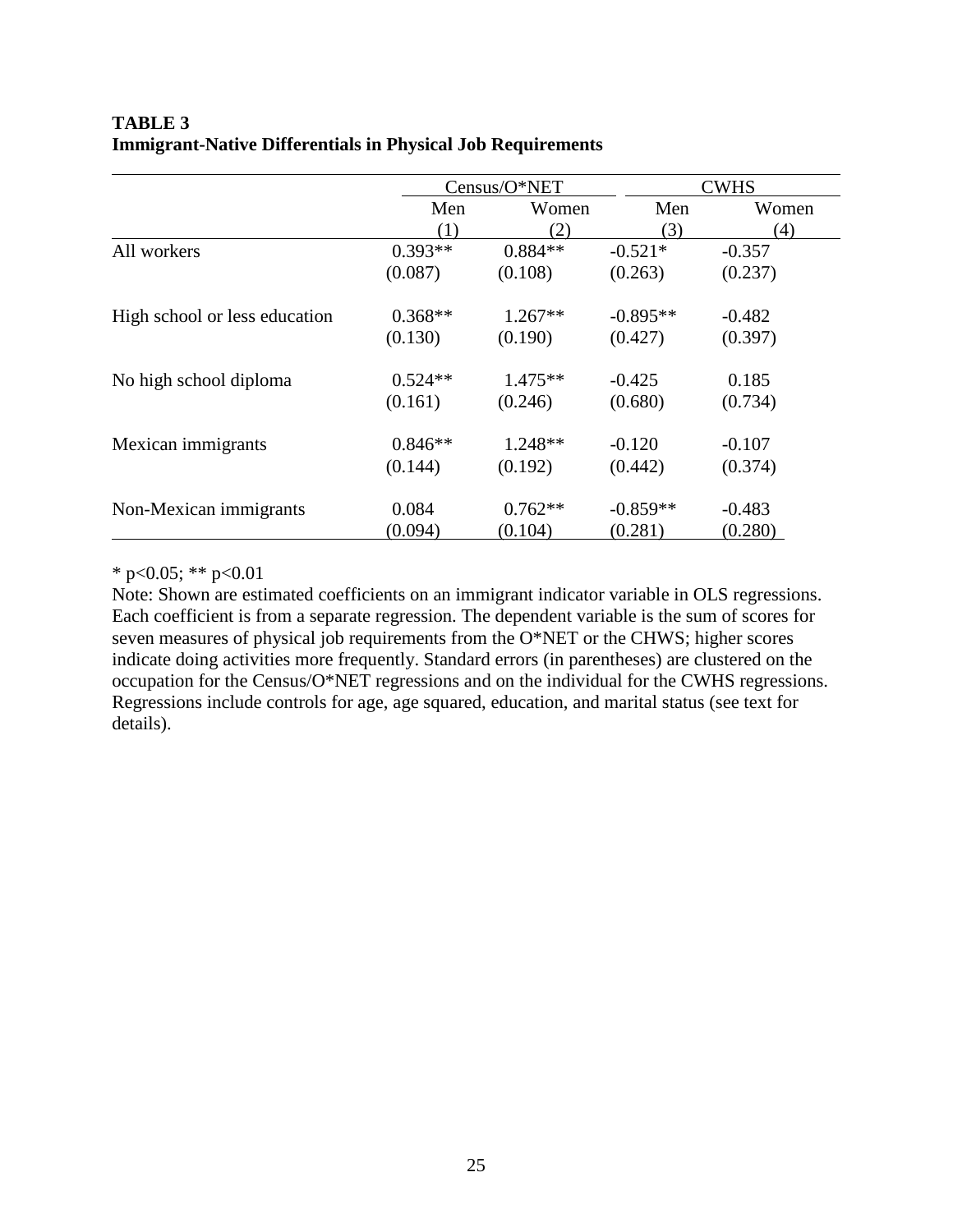|                                        | Men        |                     | Women                                      |                     |  |
|----------------------------------------|------------|---------------------|--------------------------------------------|---------------------|--|
|                                        |            |                     | Occupation FEs Occupation + Occupation FEs | $Occupation +$      |  |
|                                        |            | <b>Industry FEs</b> |                                            | <b>Industry FEs</b> |  |
|                                        | (1)        | (2)                 | (3)                                        | (4)                 |  |
| All workers                            | $-0.789**$ | $-0.772**$          | $-0.690**$                                 | $-0.635**$ (0.230)  |  |
|                                        | (0.224)    | (0.215)             | (0.216)                                    |                     |  |
| High school or less education -1.338** |            | $-1.358**$          | $-0.755$                                   | $-0.659$            |  |
|                                        | (0.376)    | (0.374)             | (0.391)                                    | (0.415)             |  |
| No high school diploma                 | $-1.841**$ | $-2.473**$          | 0.025                                      | 0.484               |  |
|                                        | (0.602)    | (0.810)             | (0.786)                                    | (0.651)             |  |
| Mexican immigrants                     | $-0.960*$  | $-1.076**$          | $-0.710$                                   | $-0.713*$           |  |
|                                        | (0.375)    | (0.385)             | (0.375)                                    | (0.304)             |  |
| Non-Mexican immigrants                 | $-0.733**$ | $-0.649**$          | $-0.708**$                                 | $-0.705**$          |  |
|                                        | (0.260)    | (0.246)             | (0.247)                                    | (0.243)             |  |

### **TABLE 4 Immigrant-Native Differentials in Physical Job Requirements, CWHS Data**

\* p<0.05; \*\* p<0.01

Note: Shown are estimated coefficients on an immigrant indicator variable in OLS regressions. Each coefficient is from a separate regression. The dependent variable is the sum of scores for seven measures of physical job requirements; higher scores indicate doing activities more frequently. All regressions include survey year fixed effects. Standard errors clustered on the individual are shown in parentheses. Columns 1 and 3 include fixed effects for occupation, and columns 2 and 4 include fixed effects for occupation and industry. Controls for age, age squared, education, and marital status are included in all regressions (see text for details).